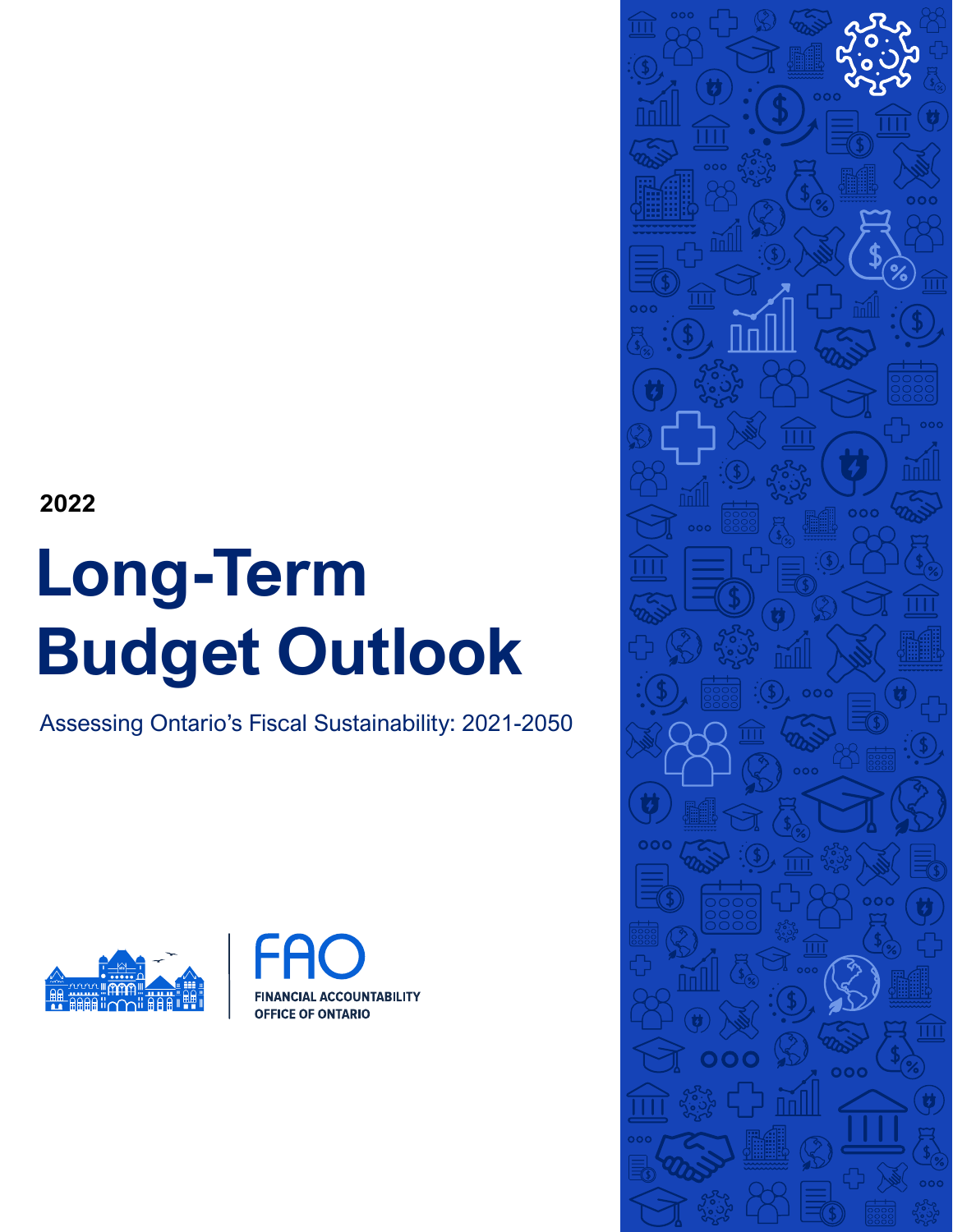## About this Document

Established by the Financial Accountability Officer Act, 2013, the Financial Accountability Office (FAO) provides independent analysis on the state of the province's finances, trends in the provincial economy and related matters important to the Legislative Assembly of Ontario.

This report was prepared by Sabrina Afroz, Edward Crummey, Zohra Jamasi, Jay Park, Nicolas Rhodes, and Matthew Stephenson under the direction of Paul Lewis, and with contributions from Mavis Yang and Rebecca Luo. External reviewers were provided with earlier drafts of this report for their comments. However, the input of external reviewers implies no responsibility for this final report, which rests solely with the FAO.

The content of this report is based on information available to January 20, 2022. Background data used in this report is available upon request. In keeping with the FAO's mandate to provide the Legislative Assembly of Ontario with independent economic and financial analysis, this report makes no policy recommendations.

#### The FAO's Economic and Fiscal Projections

The FAO's economic projection forecasts average or trend growth over the long term. It does not attempt to predict future business cycles – the normal cyclical swings that all economies experience.

The FAO's fiscal projection is based on existing and announced policies. The FAO's revenue projections are based on an assessment of the outlook for the provincial economy, current tax system and policies, and federal-provincial fiscal arrangements. The FAO's program spending projections are based on current and announced government policies, and on the outlook for underlying cost drivers including demographics, price inflation, and long-term average rates of program enrichment.

All average annual growth rates in this report are calculated using the year before the first indicated year as the base. The near term refers to the 2020-21 to 2030-31 period and the long term refers to the 2031-32 to the 2050-51 period.



Financial Accountability Office of Ontario 2 Bloor Street West, Suite 900 Toronto, Ontario M4W 3E2 | fao-on.org | info@fao-on.org | 416-644-0702 This document is also available in an accessible format and as a downloadable PDF on our website.

ISSN 2560-9424

© Queen's Printer for Ontario, 2022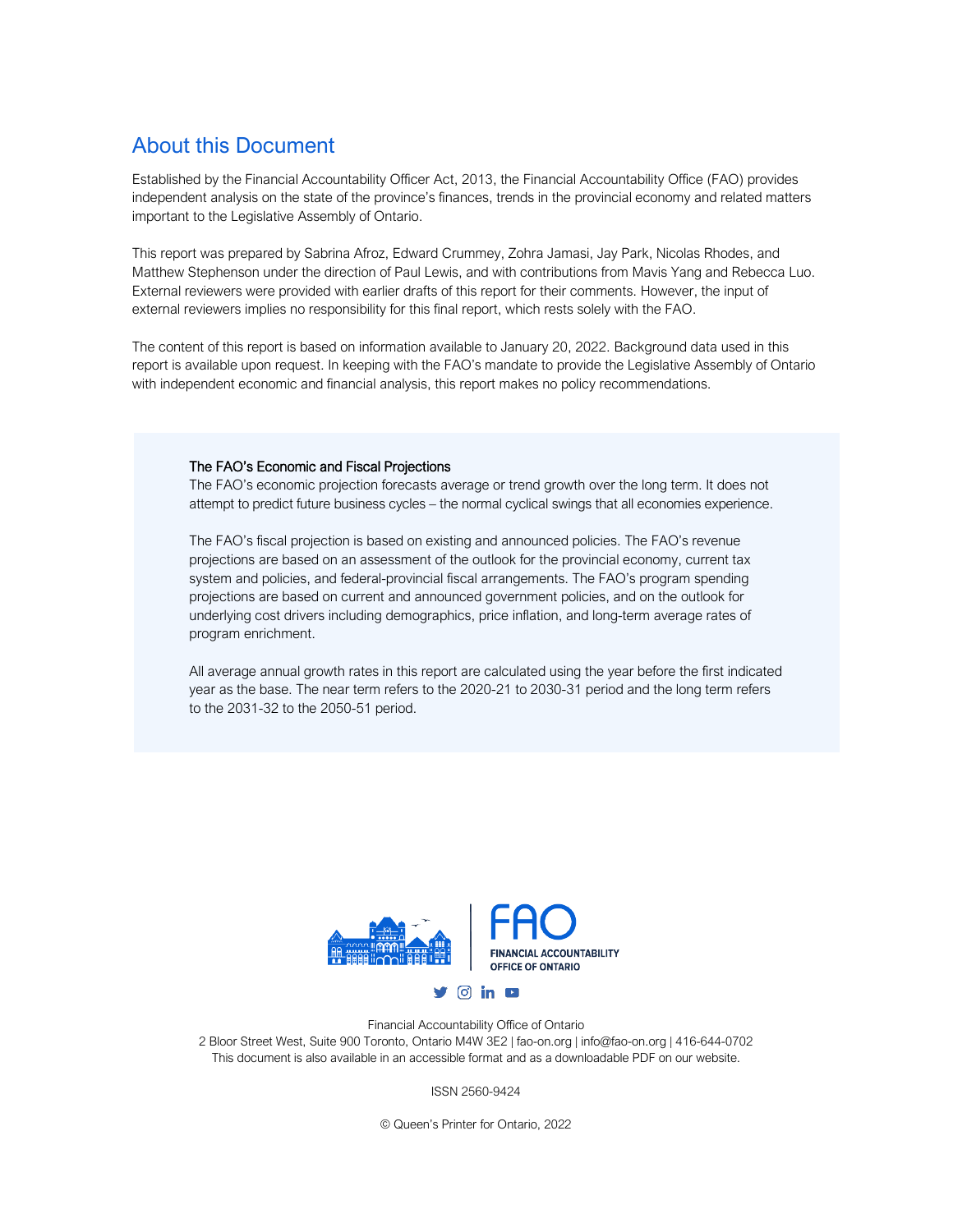

# Table of Contents

| 1   Summary               | 1         |
|---------------------------|-----------|
| 2   Fiscal Sustainability | 3         |
| 3   Fiscal Outlook        | 8         |
| 4   Economic Outlook      | 14        |
| 5   Appendix A1           | 20        |
| 6   Appendix A2           | <b>22</b> |
| 7   Appendix A3           | 26        |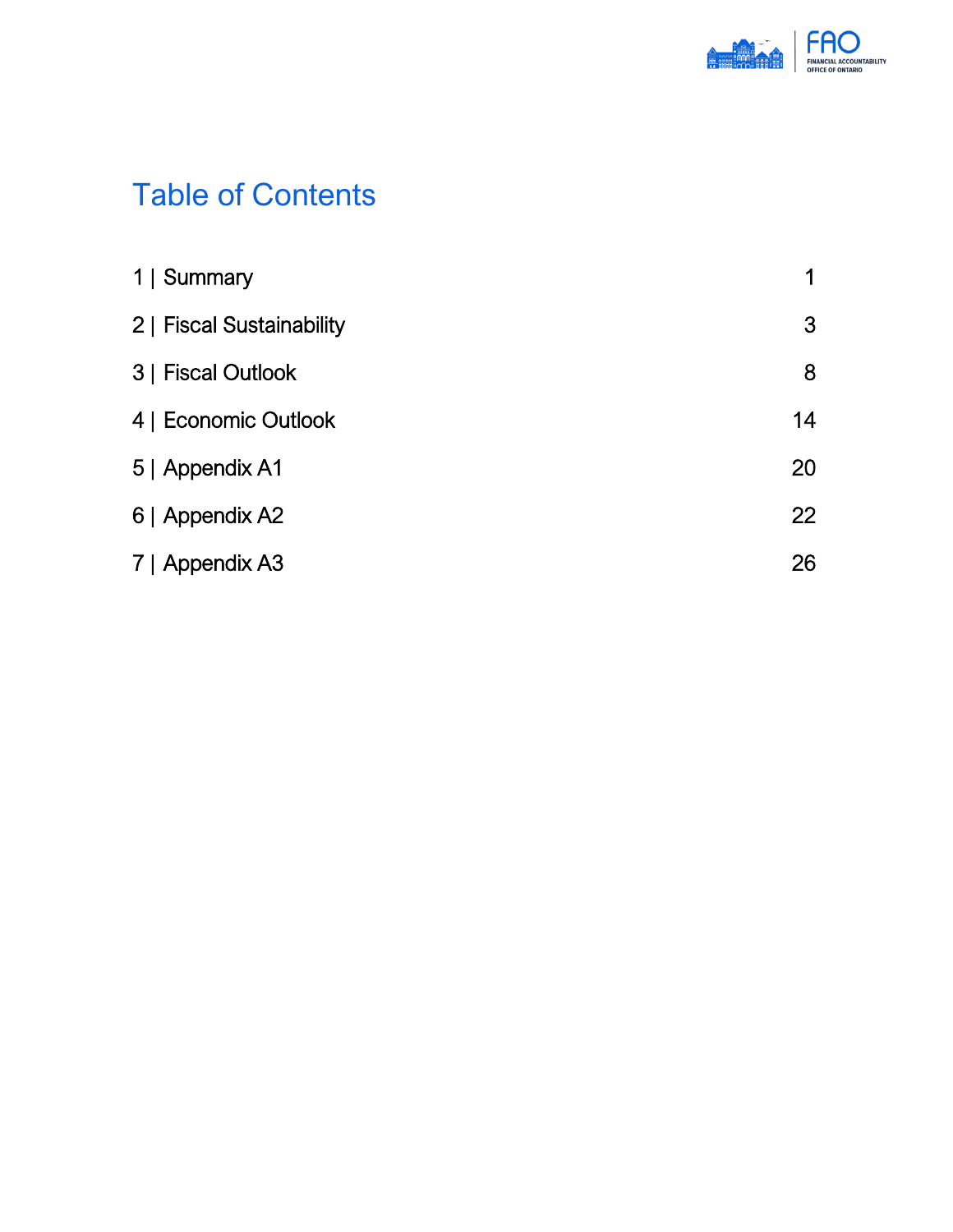

# <span id="page-3-0"></span>1 | Summary

The Long-Term Budget Outlook provides the FAO's projection of the government's fiscal position over the 2021-22 to 2050-51 period. The report provides an assessment of Ontario's long-term fiscal sustainability based on the analysis of four key budget indicators. This is followed by a discussion of the factors that will affect the government's program expenditures and revenue performance over the next three decades. Finally, details on the FAO's economic projection are provided, including analysis of the underlying demographic trends over the projection period.

Overall, the FAO expects Ontario's finances will be manageable as its fiscal position improves over the 2020s. However, the government's fiscal flexibility will be constrained over the longer term as ongoing health care expenditures boost program spending growth above revenue gains.

## Lower deficits result in stable finances in the 2020s

- Ontario's deficits are expected to improve in the 2020s as the province recovers from the COVID-19 pandemic and the economy rebounds strongly. As a result, the government's budget balance as a share of nominal GDP is projected to remain stable over this period.
- The net debt-to-GDP ratio is projected to decline from its current level of 41 per cent in 2021-22 to 35 per cent by the early 2030s. Interest on debt as a share of revenue, a measure of budget flexibility, is projected to decline slightly before returning to its current rate of 7.3 per cent by the end of 2020s.
- $\bullet$  In the 202[1](#page-3-1) Ontario Budget<sup>1</sup> the government stated its fiscal sustainability objectives. The medium-term (2021-22 to 2023-24) objective is to keep the net debt-to-GDP ratio below 50.5 per cent and to slow the rate of increase of interest on debt as a share of revenue. The FAO projects that the government will meet these objectives by 2023-24.

## Ontario's finances begin to deteriorate over the long term as growth in program spending and interest expense outpace revenue gains

- During the 2030s and 2040s, the FAO projects a steady deterioration in Ontario's budget balance, reflecting faster growth in program spending and interest payments compared to revenues. Ontario is not projected to balance its budget over the long term. By 2050-51, the deficit widens to -1.6 per cent of GDP, similar to the rate recorded during the pandemic.
- Rising budget deficits are projected to increase Ontario's debt burden, with the net debt-to-GDP ratio increasing steadily to 41 per cent in 2050-51, close to its current share.
- As interest rates rise and the government faces higher borrowing, Ontario's interest on debt as a share of revenue is projected to increase at a steady rate, reaching 10.4 per cent by 2050-51, well above the 7.4 per cent recorded during the pandemic. This would reduce the government's budget flexibility as a smaller share of revenue would be available to fund program spending.

<span id="page-3-1"></span><sup>1</sup> See the [2021 Ontario Budget](https://budget.ontario.ca/2021/pdf/2021-ontario-budget-en.pdf) for the government's Debt Burden Reduction Strategy. The government reaffirmed their commitment to fiscal sustainability objectives in the [2021 Economic Outlook and Fiscal Review.](https://budget.ontario.ca/2021/fallstatement/pdf/2021-fall-statement-en.pdf)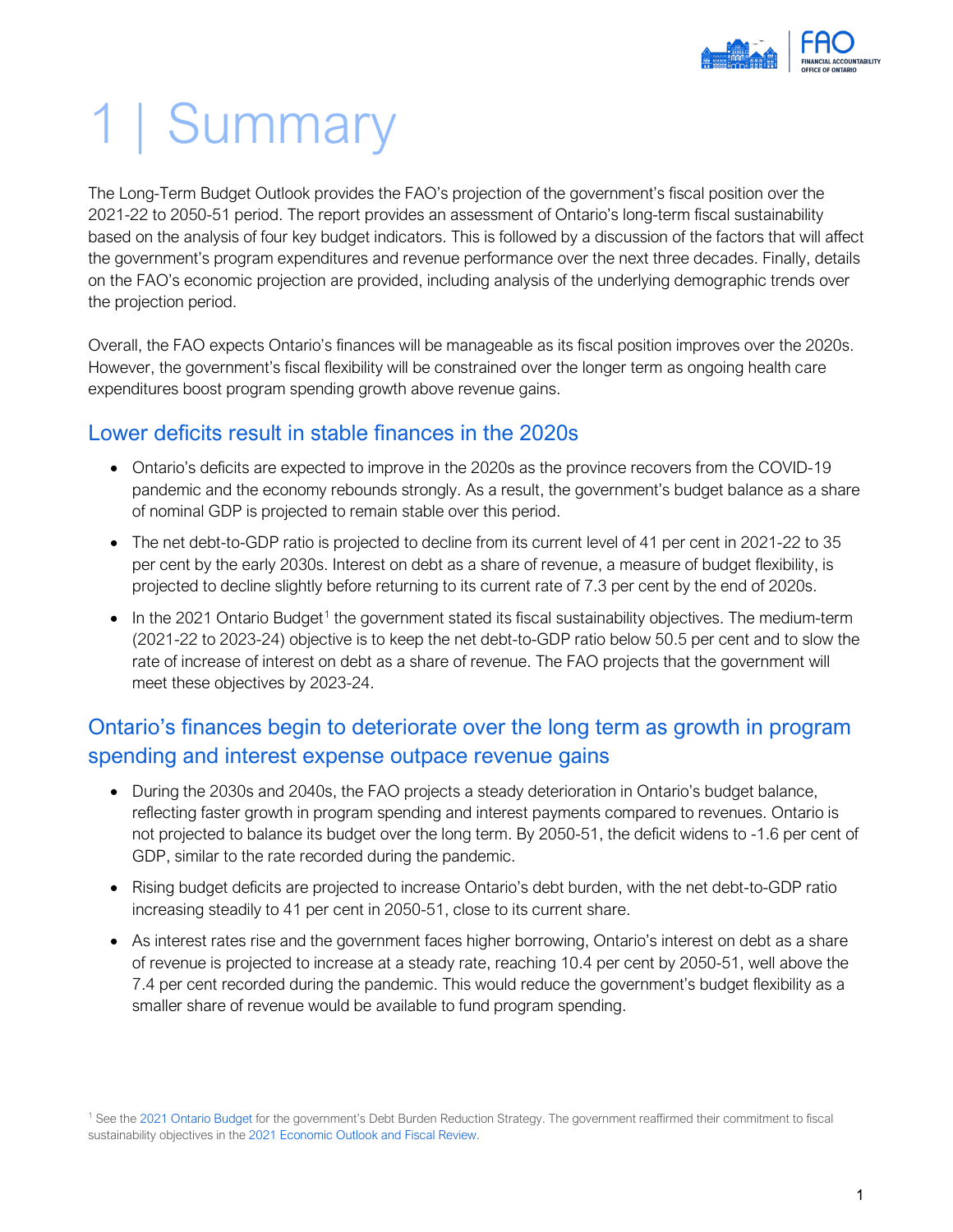

## Ontario's fiscal sustainability is vulnerable to risks

- In addition to the lingering effects of the pandemic, Ontario's long-term economic outlook faces risks, including the impacts of climate change, elevated income inequality and the evolving nature of the labour market with rising non-standard employment.
- Ontario's fiscal projection also faces risks, including potential changes to government revenue or spending policy, upward pressures on capital expenditures, and the outlook for interest rates.
- For example, higher-than-projected interest rates would increase the fiscal vulnerability of the province. If government borrowing rates are 100 basis points higher than expected by the mid-2020s, Ontario's net debt-to-GDP ratio would climb to a record 48.5 per cent by 2050, roughly eight percentage points above the 41 per cent projected in the base case. Interest on debt as a share of revenue would reach 15 per cent by 2050, well above the 10.4 per cent projected in the base case.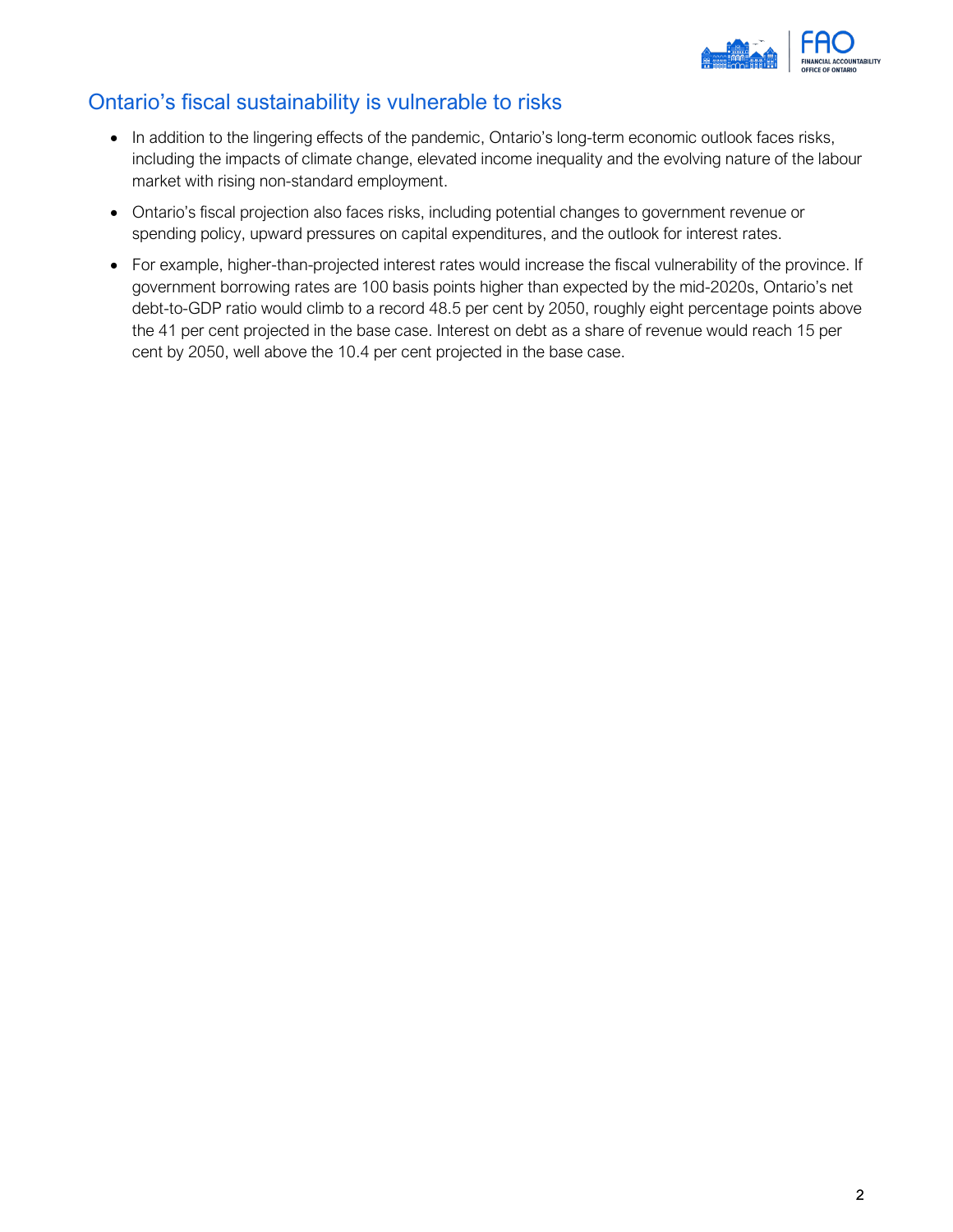

# <span id="page-5-0"></span>2 | Fiscal Sustainability

Over the next 30 years, demographic changes will contribute to significant fiscal challenges for Ontario. Slower labour force growth will result in more moderate economic growth, leading to slower revenue gains. The aging baby boom cohort will continue to put pressure on Ontario's health care system. Given these trends, persistent and rising budget deficits are projected to cause a steady increase in Ontario's debt burden over the long term, prompting concerns about the province's fiscal sustainability.

While fiscal sustainability can be measured in a variety of ways, there is no universally accepted definition or evaluation criteria.<sup>2</sup> However, there are a few common elements in the definitions used by various organizations<sup>[3](#page-5-2)</sup> that underpin the concept of fiscal sustainability.

Most definitions broadly focus on a government's continuous credibility and ability to service debt obligations, while delivering on promised fiscal commitments such as health care spending. Other definitions of fiscal sustainability more narrowly consider key measures such as a declining or stable net debt-to-GDP ratio.

While excessive debt and deficits can present challenges to long-term fiscal sustainability, no agreement exists on what amounts are excessive, or how long governments should take to achieve fiscal goals like balancing the budget or lowering the net debt-to-GDP ratio.

To assess Ontario's fiscal sustainability over the long term, the FAO evaluated the projected trends in four of the most common fiscal indicators. These include the primary balance, budget balance, the net debt-to-GDP ratio, and interest on debt as a share of revenue. Significant and prolonged deterioration in these indicators over time could raise concerns about the government's ability to deliver on its budgetary commitments.

Overall, the FAO projects that Ontario's finances will remain largely manageable over the long term although fiscal flexibility will be constrained. The FAO projects that all four fiscal indicators will improve in the 2020s. However, in the 2030s and beyond, growth in program spending and interest payments will outpace revenue gains, increasing pressure on the province's finances. By 2050-51, growing deficits will raise the debt burden to near its high point during the pandemic while interest expense as a share of revenue will climb above its historical average.

The section below provides a detailed description and analysis of the fiscal indicators that the FAO used.

# Primary budget balance

The primary budget balance measures the extent to which current revenues fund program spending. If the government's program spending is smaller than revenues, a primary surplus will result that could be used to service the government's existing debt burden. Generally, the government has some discretion over the primary balance through revenue and program spending policy. For example, if faced with a large debt burden, the government could enact policies to limit program spending or raise revenue (or a combination of both).

<span id="page-5-1"></span><sup>&</sup>lt;sup>2</sup> For example, Ukraine defaulted on a debt that was 30 per cent of its GDP while Japan continues to manage its finances with debt levels above 200 per cent of GDP. International Monetary Fund[, Sovereign Debt: A Guide for Economists and Practitioners,](https://www.imf.org/%7E/media/Files/News/Seminars/2018/091318SovDebt-conference/chapter-4-debt-sustainability.ashx?la=en) 2018.

<span id="page-5-2"></span><sup>&</sup>lt;sup>3</sup> See Appendix A1 Table 5-1 for a list of definitions of fiscal sustainability used by various organizations.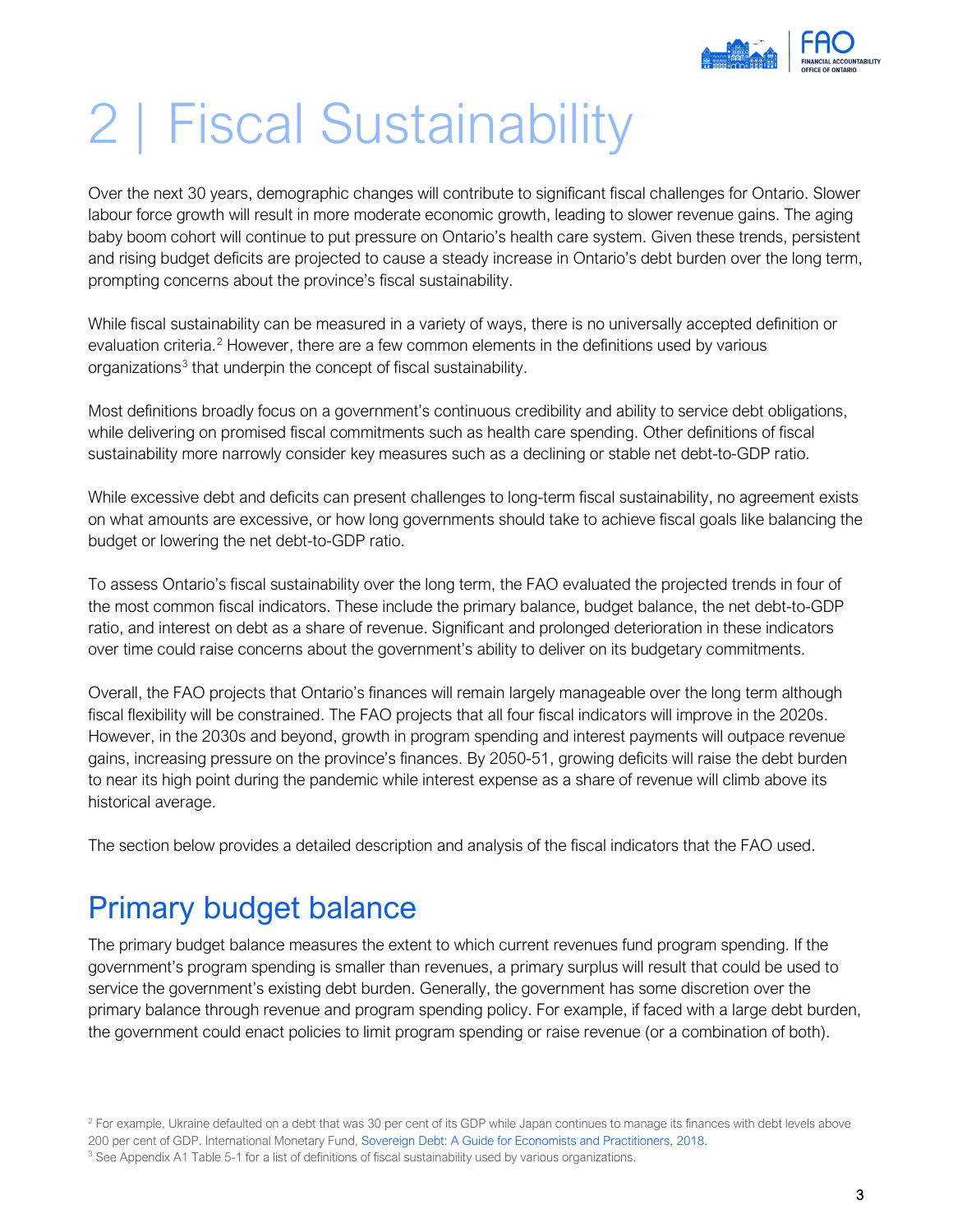

Historically, Ontario has recorded an average primary surplus amounting to 0.4 per cent of GDP, with deficits observed during economic downturns. The FAO projects that the Province will continue to record primary surpluses throughout the long term. However, the size of the surplus as a share of GDP is projected to start declining in the 2030s, reaching 0.2 per cent by 2050-51, as program spending growth outpaces revenue gains. The FAO projects that starting from the mid-2030s, the province's primary surpluses will not be sufficient to stabilize the net debt-to-GDP ratio.<sup>[4](#page-6-0)</sup>





## Budget balance

The budget balance measures the extent to which the government needs to borrow. Unlike the primary budget balance, which the government has some ability to control, the overall budget balance includes debt interest payment obligations, which are affected by interest rates and the existing public debt burden. Under Ontario's *Fiscal Sustainability, Transparency and Accountability Act* (FSTAA), [5](#page-6-1) the government is required to release a plan for an overall balanced budget when in deficit. In the FAO's projection, the government is not expected to achieve a balanced budget.

Historically, Ontario has balanced its budget in only six of the past 40 years, with deficits worsening during economic downturns and improving during expansions. The FAO projects that Ontario's budget will remain in deficit over the projection period. The budget deficit as a share of GDP is projected to remain relatively stable until 2030, after which it deteriorates to -1.6 per cent of GDP by 2050-51, similar to the pandemic period. The deterioration in budget balance reflects faster growth in program spending and interest payments<sup>[6](#page-6-2)</sup> compared to revenue gains.

<span id="page-6-0"></span><sup>&</sup>lt;sup>4</sup> See Net debt-to-GDP ratio section below.<br><sup>5</sup> See [Fiscal Sustainability, Transparency and Accountability Act, 2019, S.O. 2019, c. 7, Sched. 30.](https://www.ontario.ca/laws/statute/19f07c)

<span id="page-6-2"></span><span id="page-6-1"></span><sup>&</sup>lt;sup>6</sup> See Interest on debt as a share of revenue below.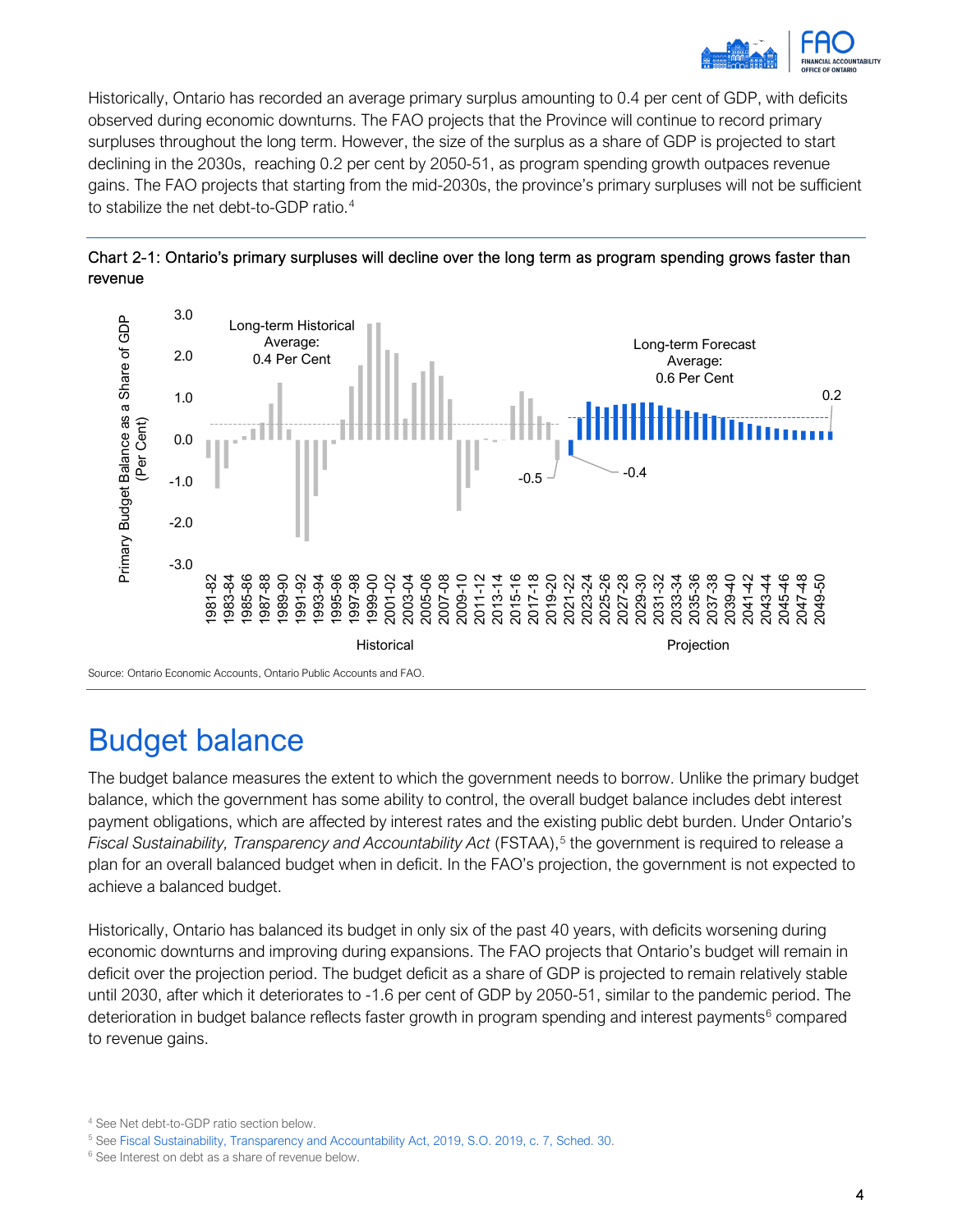



### Chart 2-2: Ontario is not projected to achieve a balanced budget over the long term

## Net debt-to-GDP ratio

Net debt as a share of GDP indicates the ability of the government to raise funds to service its debt obligations. According to FSTAA, the Ontario government is required to provide a debt burden reduction strategy in its annual budgets. The 2021 Ontario Budget indicated that the government's objective is to not allow for the net debt-to-GDP ratio to exceed 50.5 per cent in the medium-term (2021-22 to 2023-24) outlook.<sup>7</sup> The FAO's projection indicates that the government will achieve this objective.

Historically, Ontario's net debt-to-GDP ratio has grown significantly after each major economic downturn and generally remained stable at those elevated rates in subsequent years. The FAO projects that Ontario's net debt as a share of GDP will decline modestly until the mid-2030s, after which the trend reverses as smaller primary surpluses and faster growth in interest payments<sup>[8](#page-7-1)</sup> lead to increased borrowing. By 2050-51, the net debt-to-GDP ratio reaches 41.0 per cent, close to its peak observed in 2020-21.



Chart 2-3: Ontario's 2050-51 net debt-to-GDP ratio is projected to be close to the current share

Source: Ontario Economic Accounts, Ontario Public Accounts and FAO.

<span id="page-7-0"></span>7 2021 Ontario Budget, p. 198.

<span id="page-7-1"></span>8 See Interest on debt as a share of revenue section below.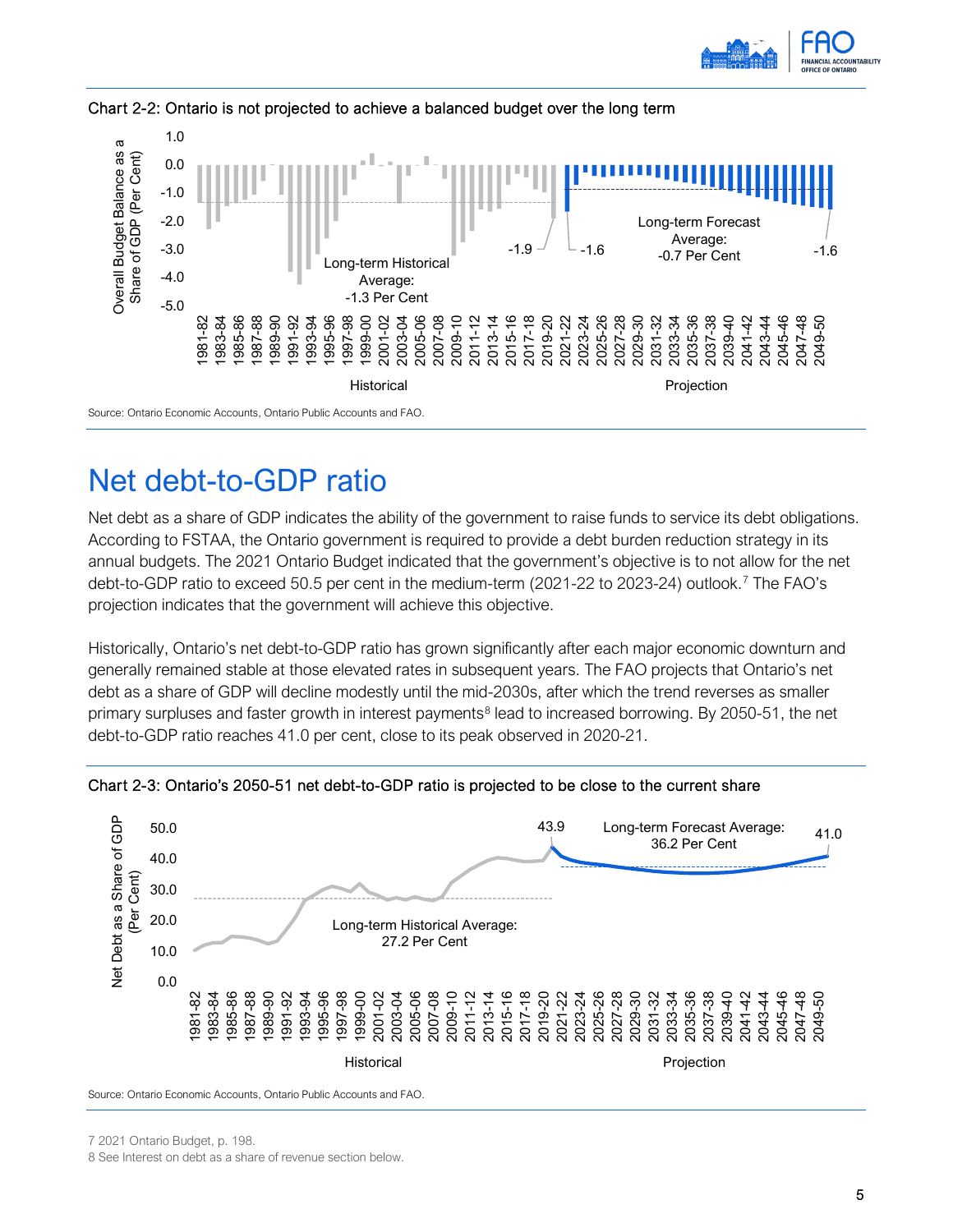

## Interest on debt as a share of revenue

If interest on debt as a share of revenue is elevated over the long term, it can raise concerns about the government's ability to both manage its debt and deliver on fiscal commitments such as healthcare. In the 2021 Budget, the government indicated its objective was to slow the rate at which interest payments as a share of revenues increases.<sup>[9](#page-8-0)</sup> In the FAO's projection, this ratio declines modestly to 2023-24, but rises continuously over the rest of the outlook.

Historically, the Province's interest payments averaged 10.3 per cent of its revenues. However, the ratio has trended lower since the early 2000s in tandem with the decline in interest rates. The FAO finds that over the long term, as interest rates increase from their historic lows, the government's new borrowing and maturing debt will be financed at higher rates. As a result, Ontario's interest on debt as a share of revenue is projected to rise from 7.4 per cent in 2020-21 to 10.4 per cent by 2050-51, modestly above the historical average.



Chart 2-4: Ontario's interest on debt as a share of revenue is projected to increase over the long term

Source: Ontario Economic Accounts, Ontario Public Accounts and FAO.

# Risks to Ontario's Fiscal Outlook

Several factors exist that could undermine Ontario's fiscal outlook over the long term.

- If the government makes future announcements such as new tax cuts, spending initiatives or a combination of both, the FAO's projection of fiscal indicators would deteriorate. [10](#page-8-1)
- Ontario faces capital expenditure pressures, including an infrastructure backlog of \$16.8 billion in 2020 that is expected to reach \$22.7 billion by 2029-30, and the impact of climate change which will raise the cost of maintaining Ontario's infrastructure as climate hazards become more extreme.[11](#page-8-2) Adapting public infrastructure to withstand climate hazards will also require significant investment. Addressing these infrastructure funding gaps would require additional capital spending and would increase the province's borrowing and debt levels in the FAO's current projection.<sup>[12](#page-8-3)</sup>

<span id="page-8-0"></span><sup>9</sup> 2021 Ontario Budget, p. 200.

<span id="page-8-1"></span><sup>&</sup>lt;sup>10</sup> To gauge the sensitivity of Ontario's long term fiscal position to changes in key variables, the FAO estimated the impact to Ontario's net debt to GDP and interest on debt as a share of revenues in 2050-51 in tax policy, spending and federal transfers. See Table 5-2 in the Appendix A1. The FAO's assessment of the government's revenue forecast in the 2021 Ontario Fall Economic Outlook and Fiscal Review revealed potential unannounced tax cuts of approximately \$2.5 billion by 2023-24, which would increase the size of the government's deficit and lead to higher borrowing, if enacted. See FAO[, Budget Outlook Update,](https://www.fao-on.org/en/Blog/Publications/BOU-WI2022) 2022.

<span id="page-8-2"></span><sup>11</sup> See FAO, ["Provincial Infrastructure,](https://fao-on.org/en/Blog/Publications/provincial-infrastructure-2020)" 2020 an[d "Costing Climate Change Impacts to Public Infrastructure Project,"](https://www.fao-on.org/en/Blog/Publications/cipi-buildings) 2022.

<span id="page-8-3"></span> $12$  For a discussion on the potential impact of climate change on fiscal sustainability, see OECD, ["Climate Change and Long-term Fiscal Sustainability,"](https://www.oecd.org/gov/budgeting/scoping-paper-on-fiscal-sustainability-and-climate-change.pdf) 2021.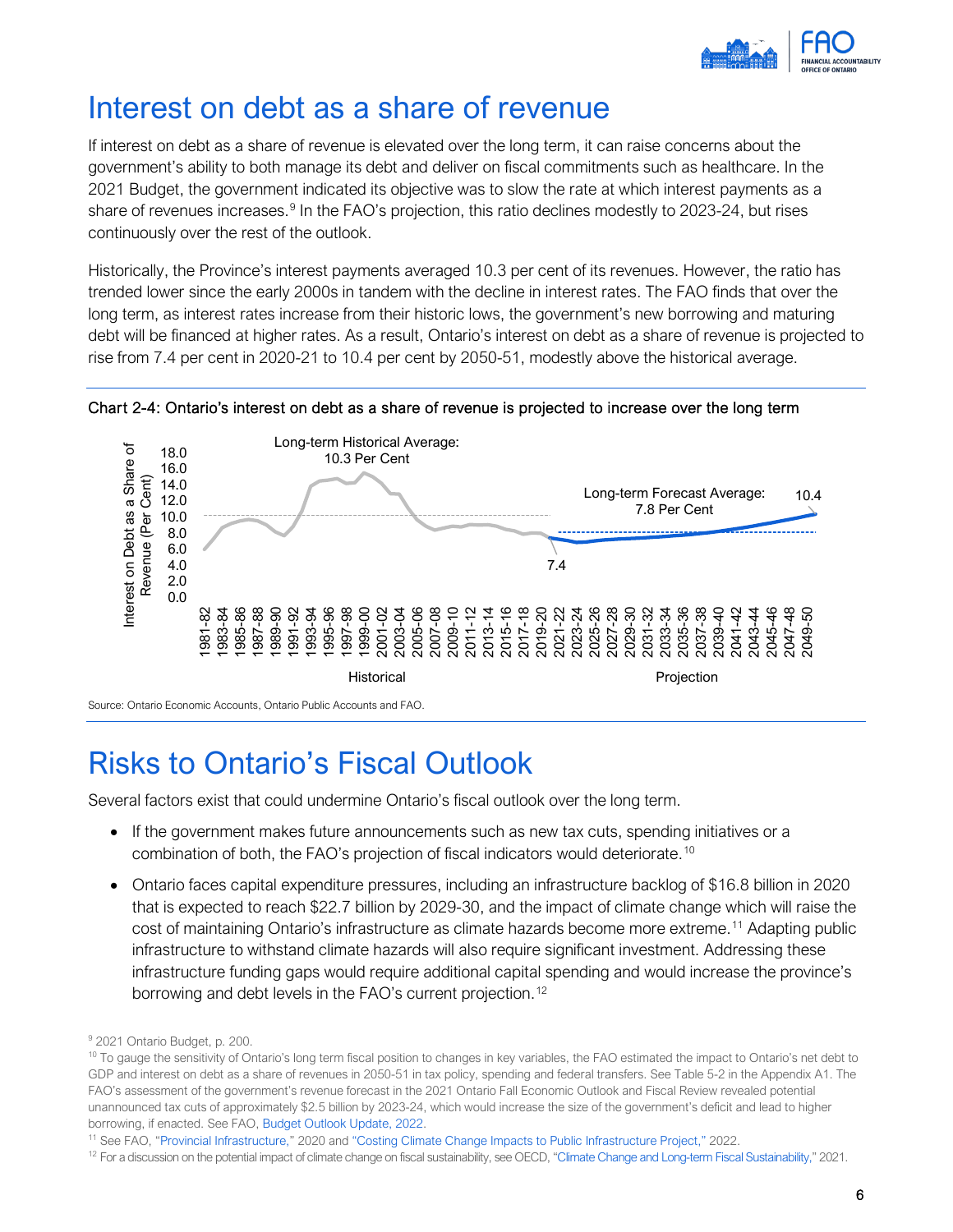

• The FAO projects a gradual increase in interest rates over the projection, consistent with most economic forecasters. However, if interest rates rise faster and higher than expected, this will put considerable pressure on Ontario's finances – see Box 1 below.

#### Box 1: Higher interest rates would increase the fiscal vulnerability of the Province

A key risk to Ontario's fiscal outlook is the future path of interest rates, which affects borrowing costs. To evaluate how higher-than-expected interest rates would affect the province's finances, the FAO developed a "higher rates" scenario where borrowing costs rise 100 basis points above the baseline projection by the mid-2020s. In this scenario, the Ontario 10-year bond yield averages 4.8 per cent over the outlook, higher than the 3.8 per cent average in the base case.



In the "higher rates" scenario, the FAO finds that Ontario's net debt as a share of GDP and interest on debt as a share of revenue would deteriorate significantly, increasing the fiscal vulnerability of the province.

### Net Debt as a share of GDP

• The increased borrowing costs in the "higher rates" scenario results in a record 48.5 per cent net debt-to-GDP ratio by 2050-51, 7.5 percentage points above the FAO's base case of 41 per cent.

#### Interest on Debt as a share of GDP

• The increased borrowing costs in the "higher rates" scenario results in a sharp rise in the interest on debt-to-revenue ratio to 15.0 per cent by 2050-51, 4.6 percentage points above the FAO's base case of 10.4 per cent.

Source: Ontario Economic Accounts, Ontario Public Accounts and FAO.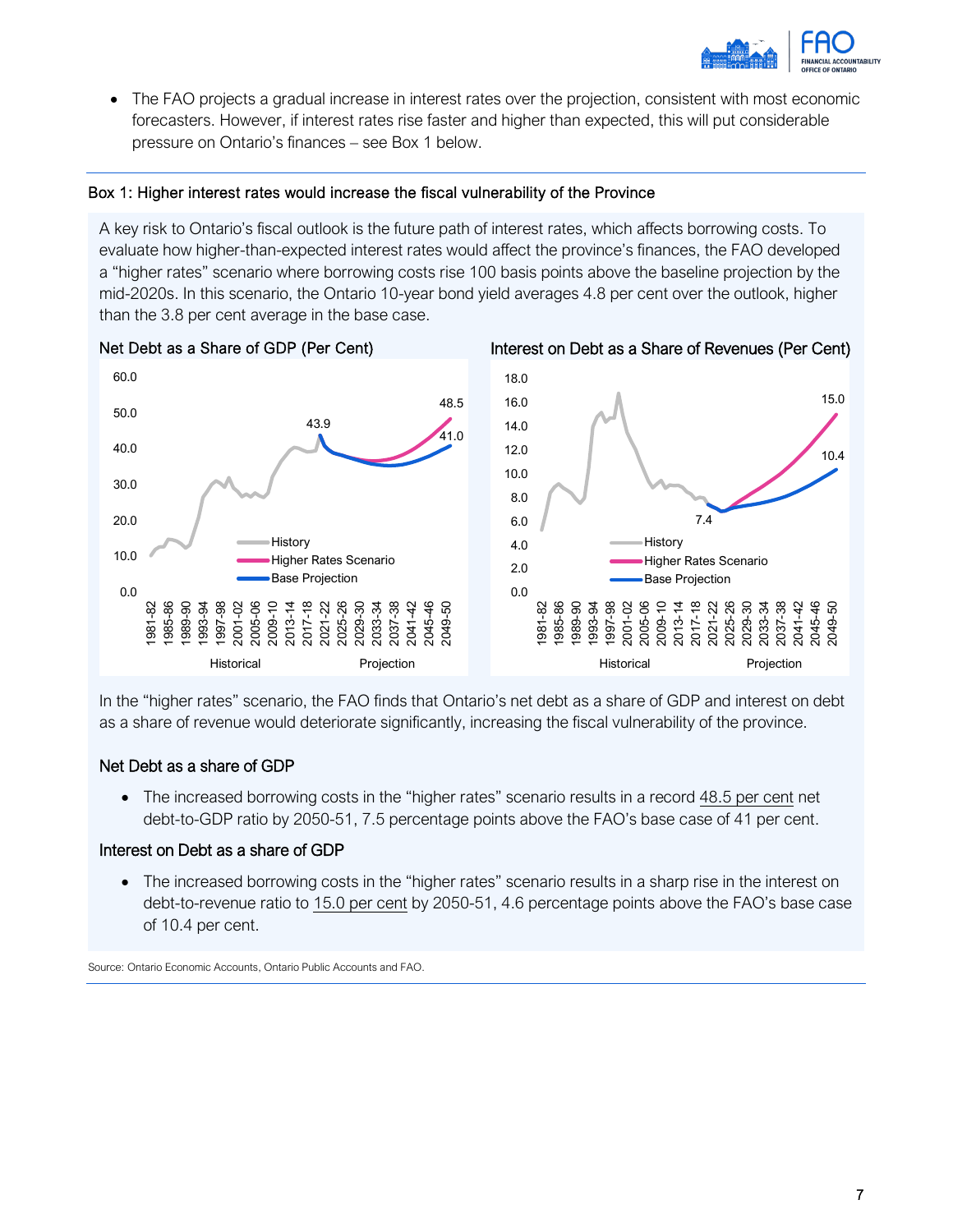# <span id="page-10-0"></span>3 | Fiscal Outlook

# Spending Projection

The COVID-19 pandemic resulted in a temporary increase in government spending over the short term, rising from 18 per cent of nominal GDP in 2019-20 to a high of 21 per cent in 2020-21. As the temporary COVID-19 spending fades, the FAO projects that total spending as a share of GDP will decline to 17 per cent by 2023-24.<sup>[13](#page-10-1)</sup>

Over the remainder of the projection, total spending is expected to rise steadily as a share of GDP to around 19 per cent by 2050-51. This increase is driven primarily by the ongoing rise in health care expenses, which are projected to grow faster than the economy. In contrast, spending on education and all other programs<sup>[14](#page-10-2)</sup> will decline as a share of GDP over the projection, consistent with long-term historical trends. By the 2040s, higher debt interest payments will also contribute to the rising GDP share of total government expenditures.



Chart 3-1: Post-pandemic, total spending as a share of GDP to slowly rise over the outlook

Source: FAO analysis of Ontario Public Accounts, Ontario Budgets, Ontario Economic Accounts, and information provided by the Ministry of Finance.

## Program spending projection

The demand for public services generally increases as the population grows and ages. Public sector wages and the cost of providing public goods and services will also increase as prices rise. These underlying factors, including the long-term average rates of program enrichment, [15](#page-10-3) put upward pressure on projected program spending. However, current government policies and plans<sup>16</sup> also impact program spending, which may not align with these underlying cost pressures.<sup>[17](#page-10-5)</sup>

<span id="page-10-5"></span>

<span id="page-10-1"></span><sup>&</sup>lt;sup>13</sup> See FAO, ["Budget Outlook Update,](https://fao-on.org/en/Blog/Publications/BOU-WI2022)" 2022 for the FAO's assessment of medium-term spending.

<span id="page-10-2"></span><sup>&</sup>lt;sup>14</sup> The all 'other' programs sector includes all spending not accounted for in the health and education sectors.

<span id="page-10-3"></span><sup>&</sup>lt;sup>15</sup> Enrichment is the change in spending not accounted for by population growth, aging or price inflation. For example, the demand for health services can increase due to the introduction of new technologies, rising incomes, and the underlying health of the population, among other factors. For example, if a new drug becomes available, then health care enrichment would capture increased spending to cover the increase in per capita prescription costs. See page 34 of the FAO's ["Long-Term Budget Outlook: Fiscal Implications of the Government's Program Reforms:](https://fao-on.org/en/Blog/Publications/LITBO-fiscal-2020#_Toc33793928)  [2020-2050,](https://fao-on.org/en/Blog/Publications/LITBO-fiscal-2020#_Toc33793928)" 2020 for a detailed discussion of program spending enrichment.

<span id="page-10-4"></span><sup>&</sup>lt;sup>16</sup> The FAO's spending outlook reflects the estimated impact of government announcements up until January 20, 2022. <sup>17</sup> See Appendix A2 for more details on the FAO's spending projection.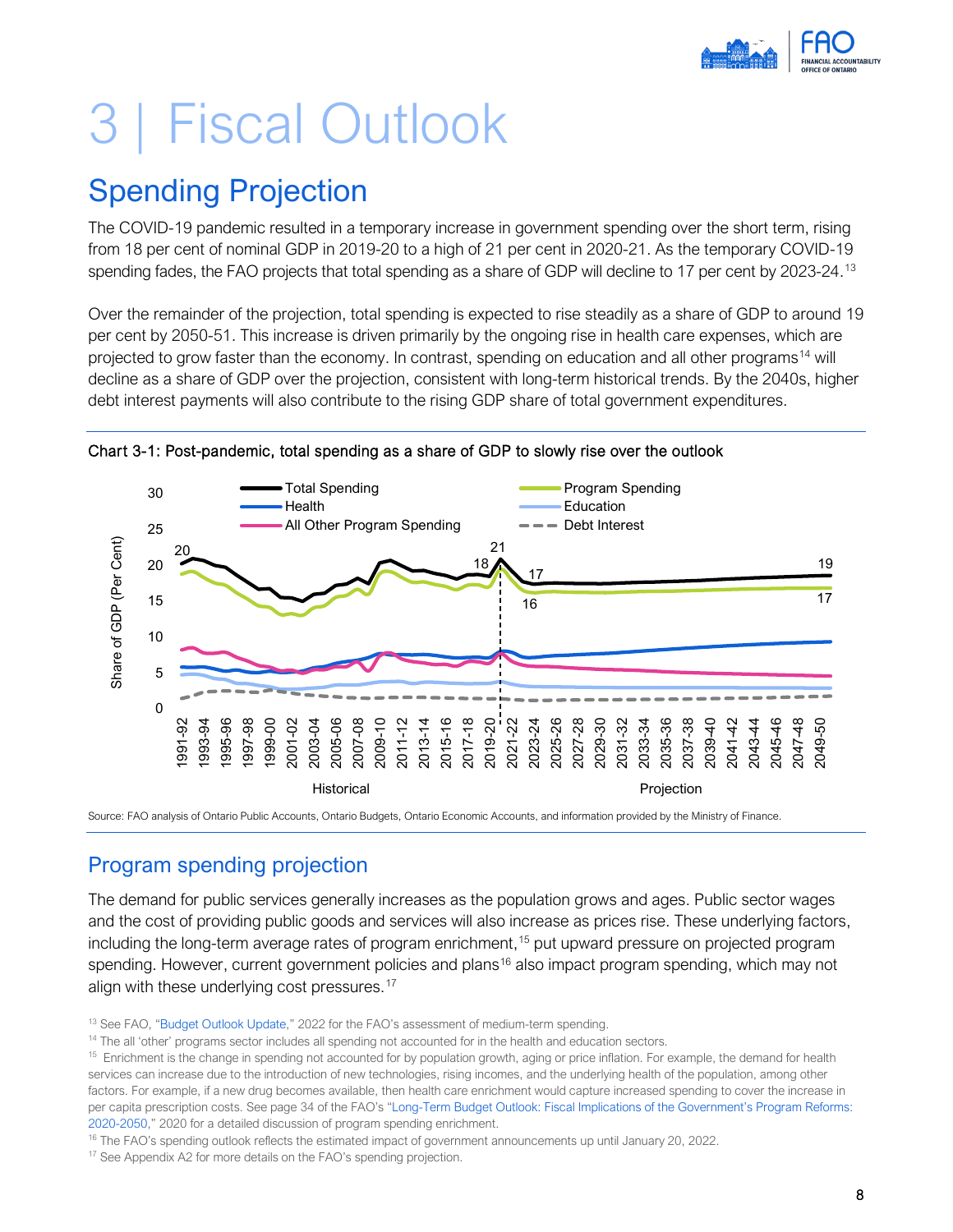

Program spending grew at an average annual rate of 3.8 per cent over the 1992-93 to 2019-20<sup>[18](#page-11-0)</sup> period. Based on the FAO's outlook for increased inflation, faster growth in the school-age population, and continued impacts from population aging, program spending is expected to grow modestly faster over the projection, averaging 4.0 per cent during the 2020-21 to 2050-51 period.



#### Chart 3-2: Program spending growth expected to be faster than in the past

Source: FAO analysis of Ontario Public Accounts, Ontario Budgets and information provided by the Ministry of Finance.

Health sector spending is projected to grow at an average annual rate of 4.9 per cent per year, in line with historical trends. While health inflation is projected to be somewhat higher than the historical experience, especially in the next two years, Ontario's population growth is projected to ease over the projection. In addition, the impact of aging on Ontario's health care expense is projected to be broadly in line with the historical experience.<sup>[19](#page-11-1)</sup>

Education sector spending is projected to grow at an average annual rate of 3.3 per cent per year, somewhat faster than historical trends. This is primarily due to the expected faster growth of the school aged population, as the children of the echo boomers<sup>[20](#page-11-2)</sup> will move through the school system.

'All other' programs, which includes all program spending not accounted for in the health and education sectors, is projected to grow at an average annual rate of 2.9 per cent per year, somewhat slower than historical trends. While inflation and population growth combined are projected to grow modestly faster than historically, the FAO estimates that spending growth will be limited by certain policies and programs, including the Ontario Student Assistance Program (OSAP), and various energy and electricity subsidy programs.[21](#page-11-3) 

<span id="page-11-2"></span> $^{20}$  The echo boom generation is defined as those born between 1981 and 2000. For the most part, these are the children of the baby boomers, and are also known as "millennials" or "Generation Y".

<span id="page-11-0"></span><sup>&</sup>lt;sup>18</sup> While 2020-21 is in the past, the FAO uses 2019-20 as the base year to delineate program spending growth rates. This is done to minimize the impact of temporary spending related to the COVID-19 pandemic in 2020-21 which creates significant bias in the underlying growth rates. For example, the FAO estimates total COVID-19-related program spending of \$22.3 billion in 2020-21 and \$0.4 billion in 2019-20. For information on COVID-19-related spending prior to the Omicron wave, see the FAO's [Federal and Provincial COVID-19 Response Measures: 2021 Update.](https://fao-on.org/en/Blog/Publications/fed-prov-response-2021)

<span id="page-11-1"></span><sup>&</sup>lt;sup>19</sup> The FAO is projecting a modestly younger age structure over the outlook compared to previous projections.

<span id="page-11-3"></span><sup>&</sup>lt;sup>21</sup> See FAO, ["Ontario's Energy and Electricity Subsidy Programs,"](https://fao-on.org/en/Blog/Publications/energy-and-electricity-2022) 2022.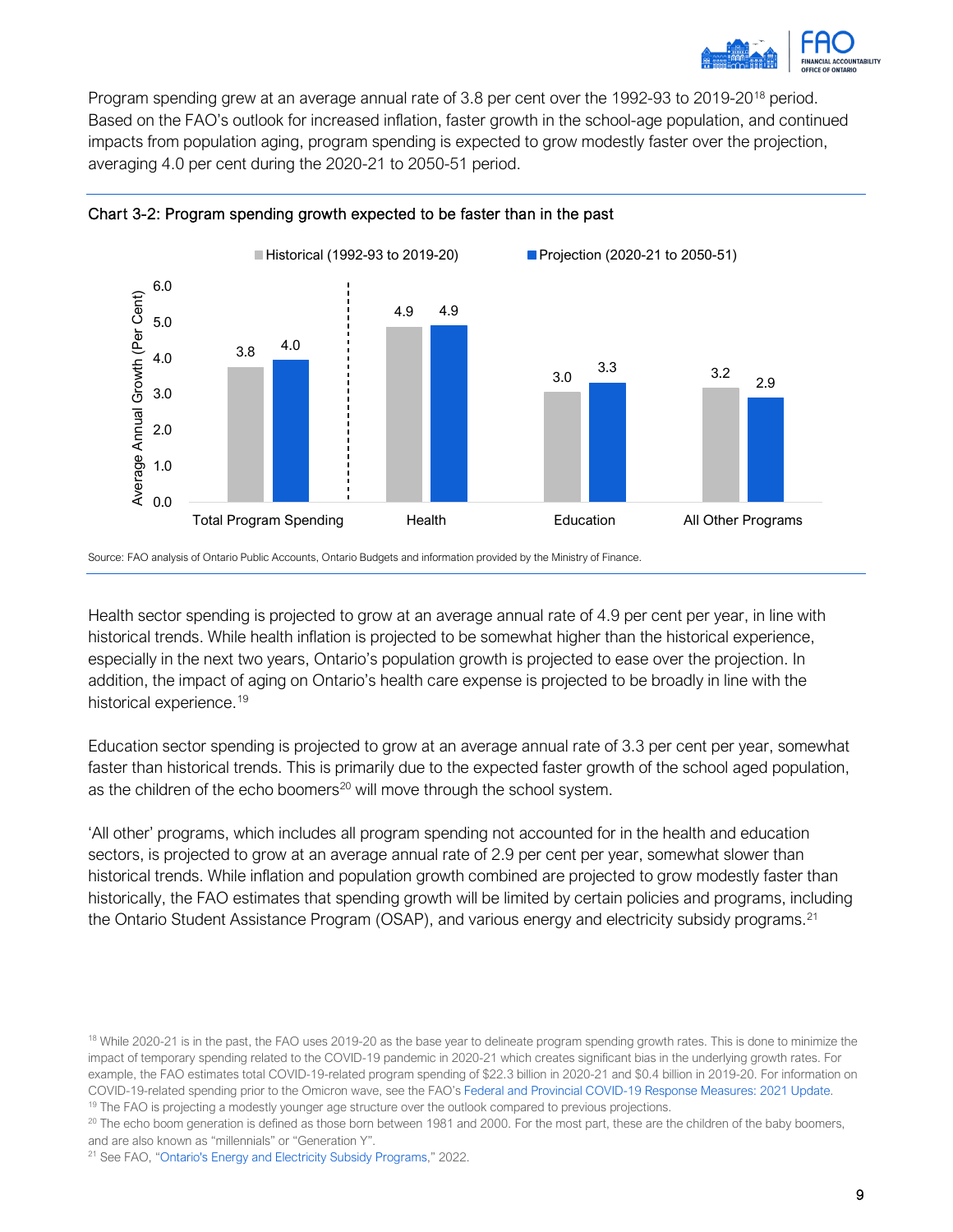

## Capital spending

Capital spending includes funds allocated to build new assets, capital repair expenditures to maintain the \$265.6 billion portfolio of existing provincial infrastructure,<sup>22</sup> as well as transfers to third parties. Capital spending is expected to grow at 4.0 per cent annually over the projection, slower than historical spending<sup>23</sup> but in line with economic growth. Despite the slowdown in growth, per capita real capital spending will continue to increase over the outlook.



Chart 3-3: Capital spending growth projected to slow somewhat from historical rates

Source: Information provided by Ontario Ministry of Finance, Statistics Canada and FAO.

## Revenue Projection

Since the 2008-2009 recession to the start of the COVID-19 pandemic, provincial revenues as a share of nominal GDP were relatively stable at around 18 per cent. In the 2020-21 fiscal year, the share increased to 19 per cent as pandemic-related transfers and assistance from the federal government temporarily boosted revenues while economic activity declined.

<span id="page-12-0"></span><sup>22</sup> See FAO, ["Provincial Infrastructure,](https://fao-on.org/en/Blog/Publications/provincial-infrastructure-2020)" 2020.

<span id="page-12-1"></span><sup>&</sup>lt;sup>23</sup> Historical capital spending data are unavailable prior to 2010-11. Capital expenses for this period were generated based on growth rates in provincial public investments from Statistics Canada'[s Table: 36-10-0096-01.](https://www150.statcan.gc.ca/t1/tbl1/en/tv.action?pid=3610009601)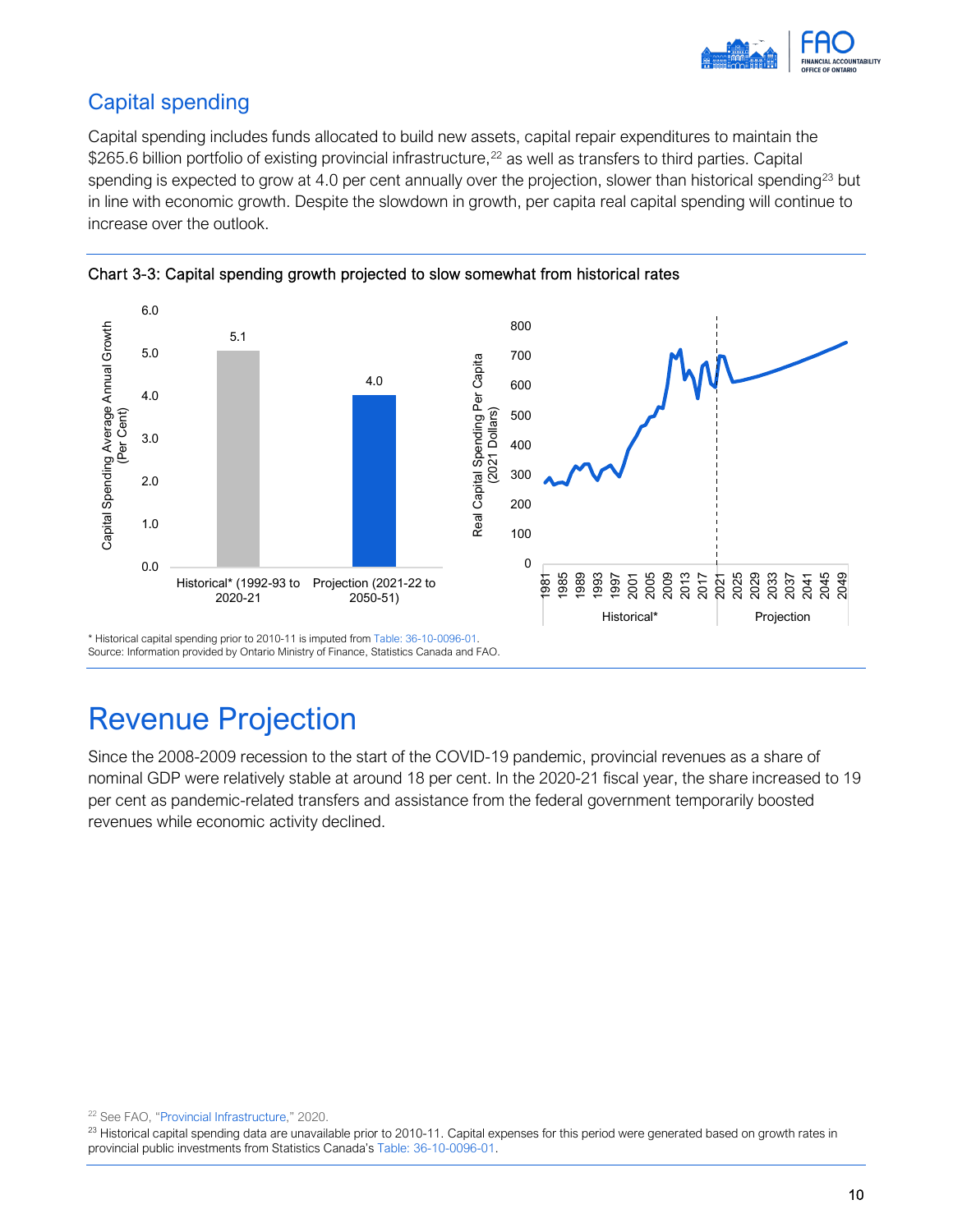





Source: Ontario Public Accounts and Budgets, Ontario Economic Accounts and FAO.

Following this temporary increase, the FAO projects the share of revenues to GDP will decline in the near term as economic activity rebounds and temporary COVID-19-related revenues disappear. Over the long term, the FAO projects total revenues will remain stable at 17 per cent of GDP,<sup>[24](#page-13-0)</sup> as revenues grow at an average annual rate of 3.9 per cent during the 2021-22 to 2050-51 period, weaker than historical experience and reflecting slower growth in federal transfers and other revenue.<sup>[25](#page-13-1)</sup>



#### Chart 3-5: Revenue growth expected to be slower than historical rates

Source: Ontario Public Accounts and Budgets, Statistics Canada and FAO.

<span id="page-13-1"></span><sup>25</sup> For the FAO's assumptions on revenue growth see page 21 of the FAO's [Long-Term Budget Outlook:](https://fao-on.org/web/default/files/publications/EC1905%20LTBO/LTBO%20Fiscal_2020.pdf) Fiscal Implications of the Government's Program Reforms, 2020-2050, 2020.

<span id="page-13-0"></span><sup>&</sup>lt;sup>24</sup> The reduction from 18 per cent to 17 per cent also includes previously announced tax cuts, including reductions in the Employer Health Tax and Education Property Tax, which come fully into effect in 2021-22. See Table A.3 on page 234 of 2020 Ontario Budget. Unannounced tax cuts that may be in the government's fall 2021 fiscal plan are not incorporated into this projection – see the FAO's Budget Outlook Update, 2022 for more details.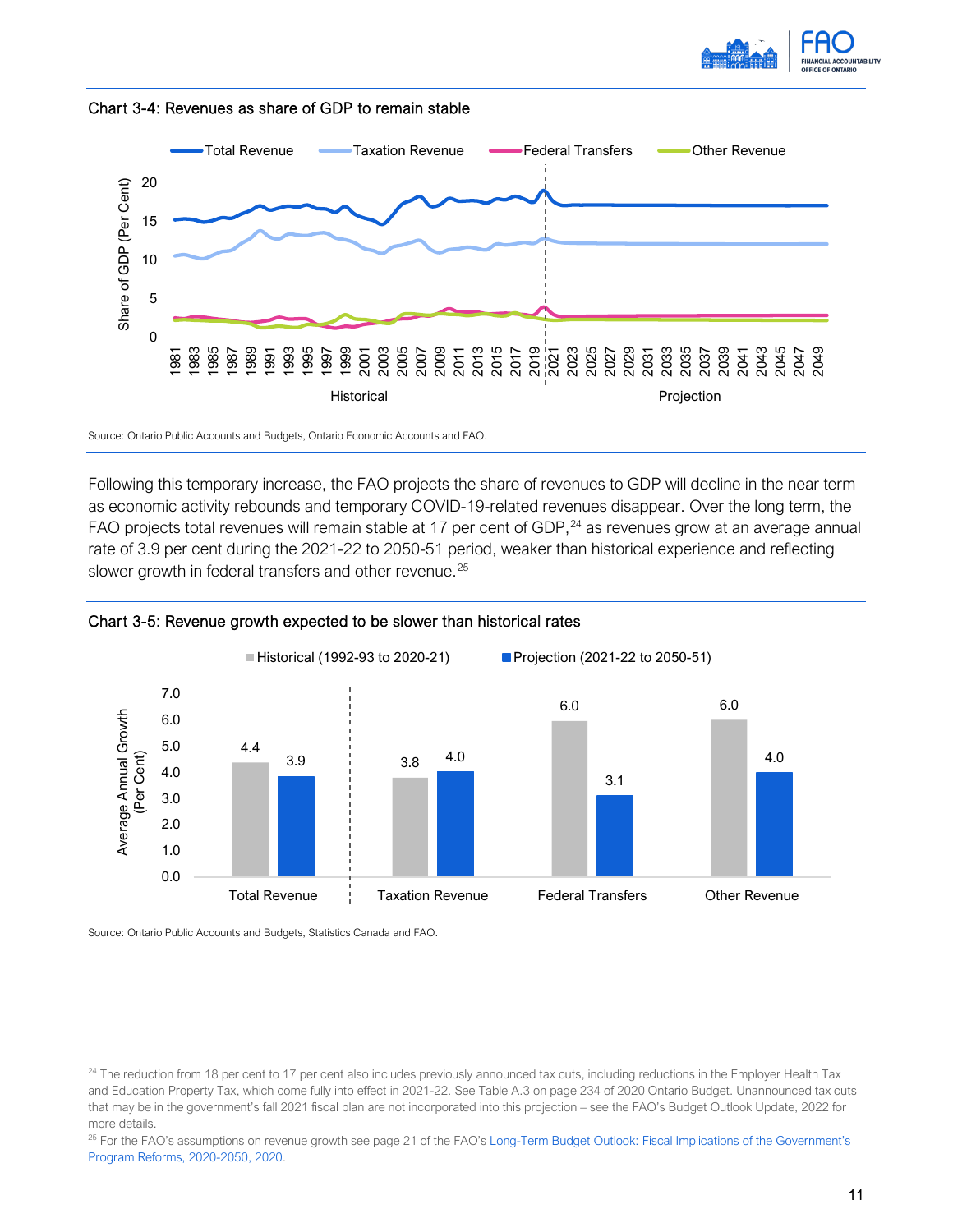

## Taxation revenue

Total taxation revenue is expected to grow at an average annual rate of 4.0 per cent, consistent with the FAO's economic projection, which expects very strong growth over the next several years as the Ontario economy rebounds from the pandemic.<sup>[26](#page-14-0)</sup> The pace of tax revenue growth slows in the post-pandemic period as economic growth moderates.

Although the share of tax revenue to GDP remains relatively stable over the outlook at 12 per cent, the relative shares of the major tax revenue categories will continue their historical trends.

- Personal income tax revenue as a share of GDP will increase slightly over the projection, the result of the progressive nature of the income tax system, as income growth pushes taxpayers into higher tax brackets.
- Corporations tax revenue will slowly decline as a share of GDP, as corporations continue to use tax preferences to limit tax liabilities, resulting in slower growth in corporate tax revenues relative to business profits.
- Sales tax revenue is expected to remain constant as a share of GDP, as sales tax rates remain unchanged.

Other tax revenue will decline as a share of economic activity, as volume-based taxes such as the gas tax and fuel tax, will grow slower than other nominal-based taxes.





Source: Ontario Public Accounts and Budgets, Statistics Canada and FAO.

<span id="page-14-0"></span> $^{26}$  The strong growth in taxation revenue over the next several years pushes the average annual growth rate over the outlook above historical growth. In the absence of the pandemic period, taxation revenue growth over the outlook would be slower than historical growth.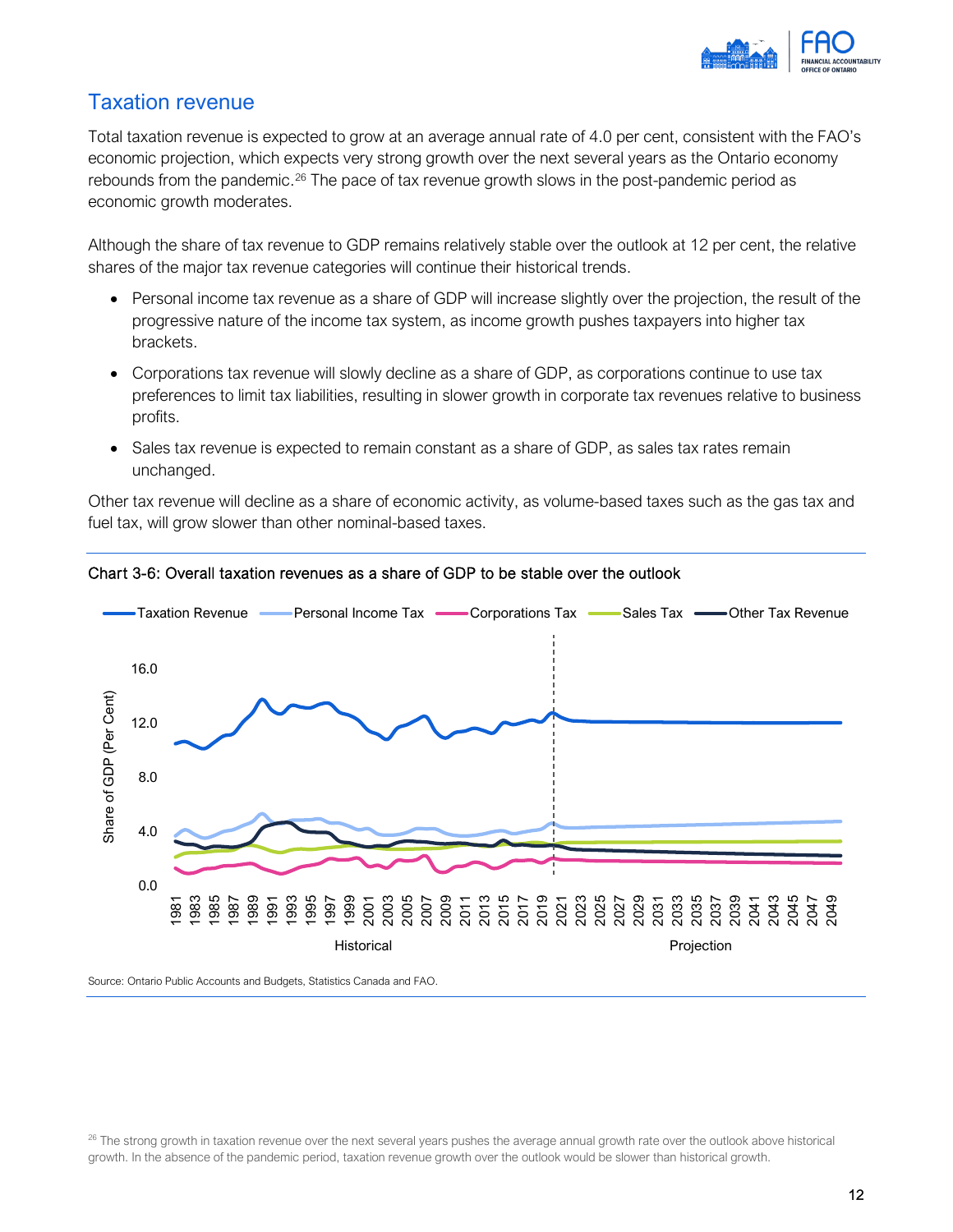

## Federal transfer revenue

Federal transfer revenue is projected to grow at an average annual rate of 3.1 per cent<sup>[27](#page-15-0)</sup> over the long term based on current federal-provincial agreements. The slower rate of growth compared to history reflects:

- the federal government's policy to increase the Canada Social Transfer by 3 per cent per year and limit increases in the Canada Health Transfer to the growth rate of Canadian nominal GDP beginning in 2017- 18; [28](#page-15-1) and
- the assumption that all other federal transfers will grow in line with Ontario nominal GDP over the projection. [29](#page-15-2)

## Other revenue

Other revenue includes income from Ontario's government business enterprises (including the Lottery and Gaming Corporation, the Ontario Cannabis Store, the Liquor Control Board and electricity enterprises) as well as non-tax revenues such as various fees, asset sales and royalties.

Other revenue is projected to grow at an average annual rate of 4.0 per cent over the projection, based on the government's estimates for income from government business enterprises over the next three years<sup>[30](#page-15-3)</sup> and the FAO's economic outlook. The pace of growth is slower than the 6.0 per cent rate recorded over history,<sup>[31](#page-15-4)</sup> but broadly consistent with projected economic growth.

<span id="page-15-1"></span><span id="page-15-0"></span><sup>&</sup>lt;sup>27</sup> Excluding the temporary increase in COVID-19 related transfers, the average annual growth rate over the projection is 4.0 per cent.  $^{28}$  $^{28}$  $^{28}$  Canada Social Transfer and [Canada Health Transfer,](https://www.canada.ca/en/department-finance/programs/federal-transfers/canada-health-transfer.html) Department of Finance Cana

<span id="page-15-2"></span><sup>&</sup>lt;sup>29</sup> These transfers include federal-provincial infrastructure and labour-support programs. Since most of these transfers are based on time-limited agreements, the FAO assumes that the federal and provincial governments will agree to extend these transfers over the outlook. <sup>30</sup> 2021 Ontario Economic Outlook and Fiscal Review, Government of Ontario, 2021.

<span id="page-15-4"></span><span id="page-15-3"></span><sup>&</sup>lt;sup>31</sup> Other revenue grew at a stronger pace than GDP over history largely due to one-time asset sales over the past several years.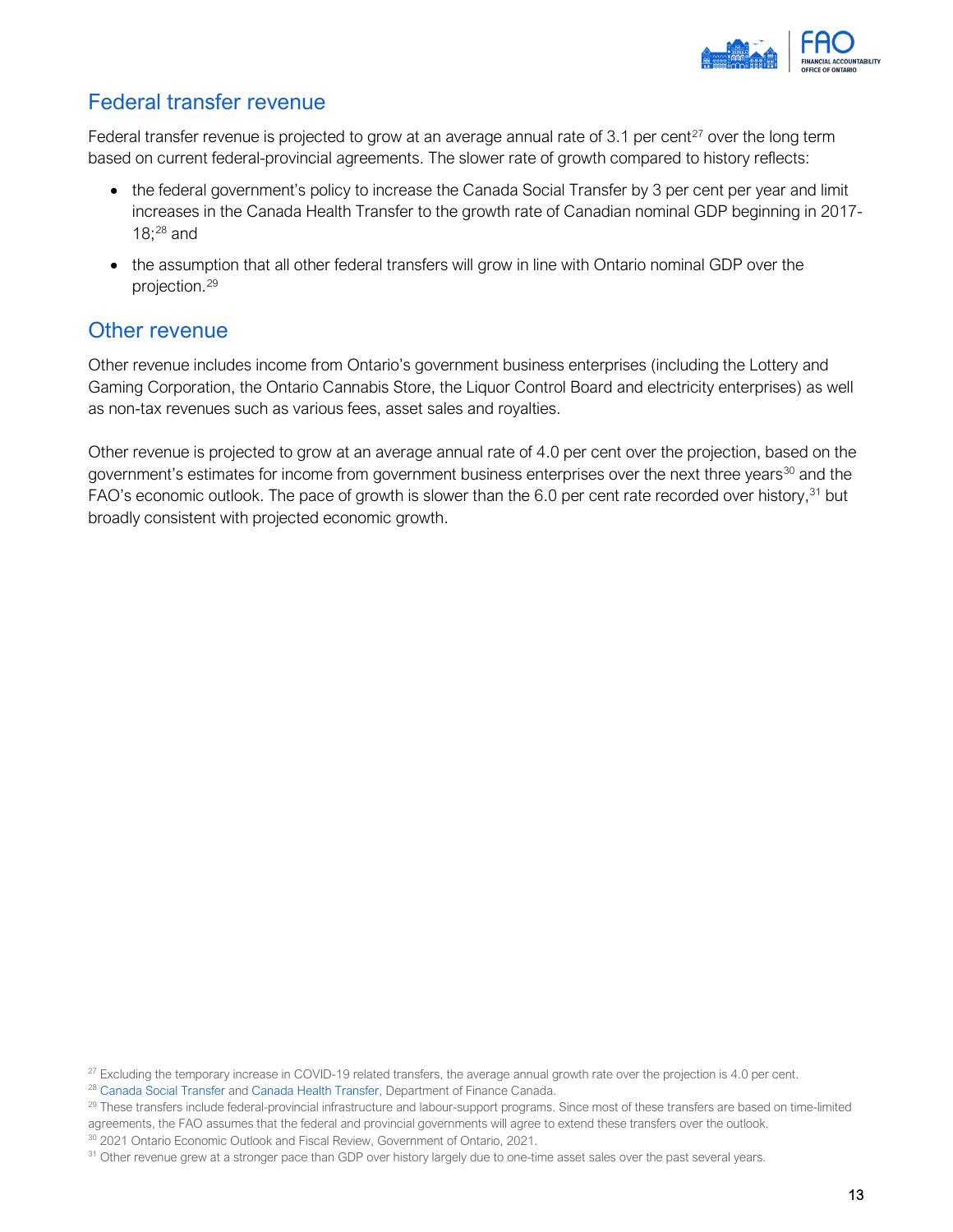

# <span id="page-16-0"></span>4 | Economic Outlook

# Ontario's Economic Outlook

Although Ontario continues to struggle with the pandemic, the economy has rebounded strongly and is expected to record above-average growth over the 2021 to 2023 period. Assuming the spread of COVID-19 variants is controlled, all social distancing measures are gradually lifted, and supply chains are restored, the economy is expected to return to more normal rates of growth from 2024 onwards.

In the long term, the FAO projects average annual real GDP growth of 2.0 per cent, slower than the historical average of 2.3 per cent. The GDP price deflator  $- a$ measure of economy-wide prices – is forecast to rise at an average annual rate of 1.9 per cent, modestly above historical performance, but consistent with trends since the early 2000s. Combining the outlook for these two factors, nominal GDP growth is projected to rise at an average annual pace of 4.0 per cent, modestly slower than the historical average.

The FAO's projection for slower economic growth is reflected across the outlook for each component of real GDP:



- Real consumption (i.e., spending excluding the effects of price inflation) is projected to grow at an average rate of 2.1 per cent per year, as household spending eventually grows in-line with real income gains.
- Real investment is projected to increase by 2.4 per cent per year on average, reflecting moderate growth in business investment and residential construction spending growth broadly aligned with demographic drivers.
- Real imports and exports are forecast to grow more slowly over the projection than in the past, as the slowdown in the pace of global trade integration continues.



## Chart 4-2: Growth in Ontario real GDP components

\* Includes household consumption and government current expenditures.

\*\* Includes residential investment, business investment and government capital expenditures.

Source: Ontario Economic Accounts and FAO.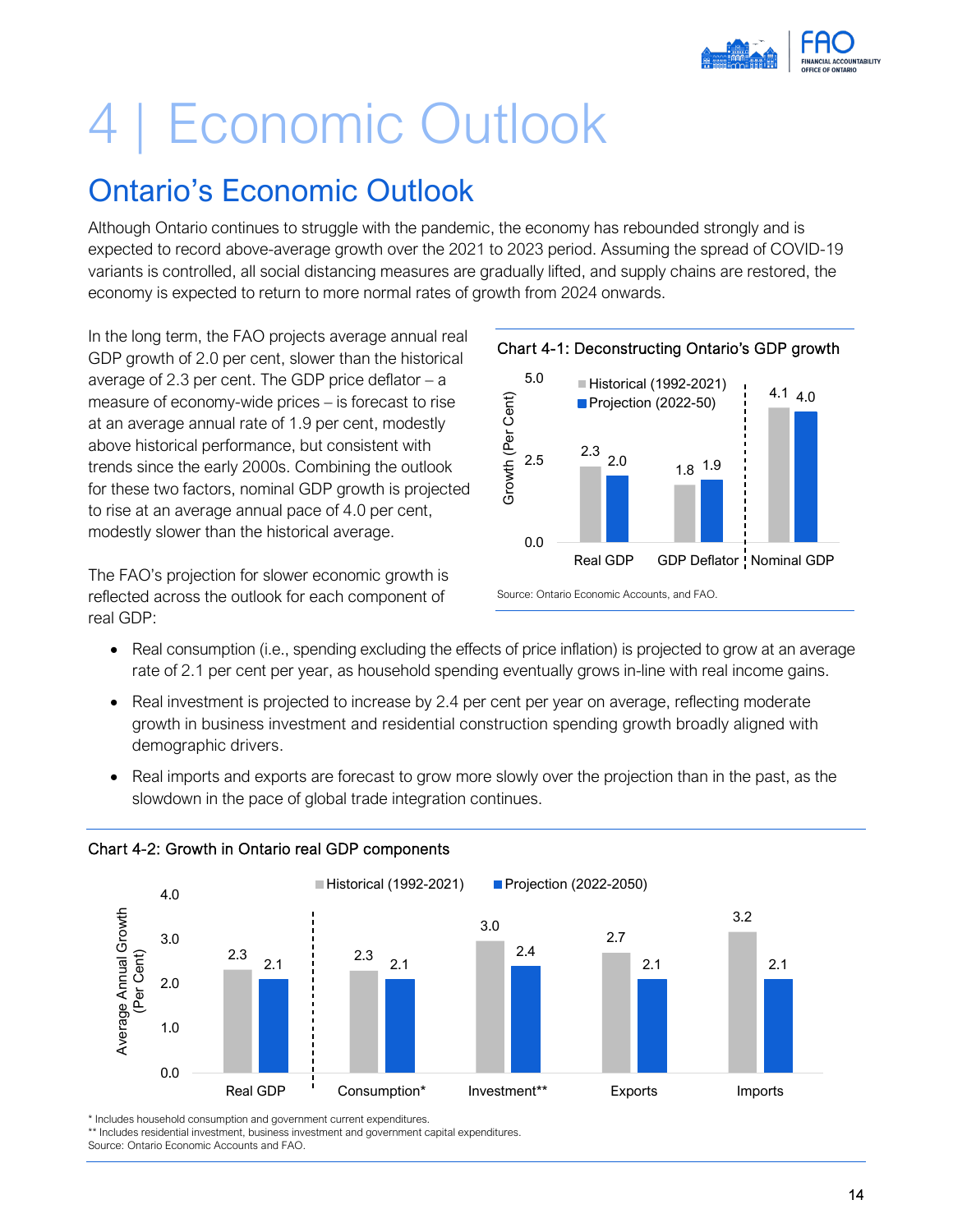

Aggregate income shares for labour and business are expected to remain broadly consistent with the prepandemic distribution of economy-wide incomes. While income shares of GDP can fluctuate over business cycles, they have been largely stable since the early 2000s up to the start of the COVID-19 pandemic.

# Assumptions Driving the Economic Outlook

The FAO's economic outlook is based on demographic projections in which moderating population growth and an aging population lead to slower labour force growth. At the same time, productivity growth is expected to moderate.

## Ontario's population growth to moderate

The COVID-19 pandemic affected all demographic components of Ontario's population growth in 2020-21. As border restrictions are lifted and immigration backlogs are processed, total population is expected to increase at a faster pace in 2022 than in the pre-pandemic period. Over the next 30 years, Ontario's population growth is projected to grow by an average of 1.1 per cent annually compared with 1.2 per cent over the 1992 to 2021 period.



<span id="page-17-0"></span>Population growth can occur through both natural increase (when births exceed deaths) and positive net migration (when in-migration exceeds out-migration). Over the longer term, natural increases will gradually moderate as the echo boomers enter retirement age and baby boomers reach the end of their life expectancy.<sup>[32](#page-17-0)</sup> Ontario will become increasingly dependent on net migration, especially international immigration, to drive future population growth. The contribution of net migration to population growth is projected to rise from its historical average of 65 per cent to over 90 per cent by 2050. By 2050, a projected 20.6 million people will be living in Ontario.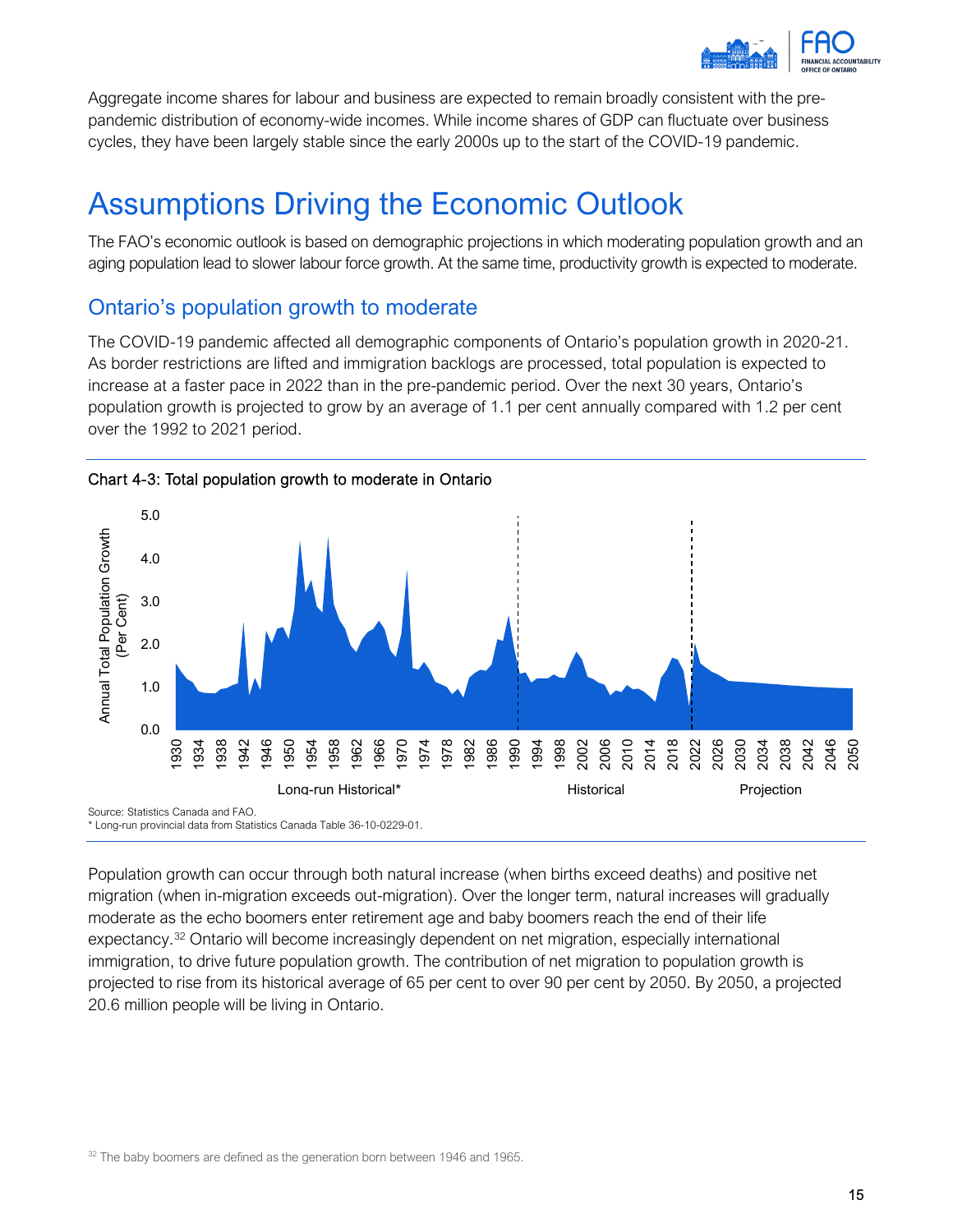





Ontario is also expected to experience an older population age structure over the projection period. Over the outlook, Ontario's working-age population is expected to decline from 67 per cent of the total population in 2021 to 63 per cent by 2050 as the cohort of baby boomers and Generation X will have entered their senior years.<sup>[33](#page-18-0)</sup> The share of seniors in the population is expected to rise from 18 per cent to 22 per cent over the period. The share of children aged 14 and under is expected to remain stable at around 15 per cent of the population.



#### Chart 4-5: The share of seniors in the population will continue to rise

Ontario's labour force growth expected to slow

The growth in Ontario's labour force depends on population growth in addition to the underlying age structure of the population.

Since its peak in the late 1980s, the overall labour force participation rate in Ontario has generally trended lower even though the participation rate for core-age workers (ages 25 to 54) has remained relatively unchanged over the period. This decline in the overall participation rate is largely explained by population aging, as labour market engagement tends to fall as the workforce grows older. Over the outlook, the FAO projects Ontario's aggregate labour force participation rate will decrease from 65 per cent in 2021 to 61 per cent by 2050.

<span id="page-18-0"></span><sup>33</sup> Generation X is defined as those born between 1966 and 1980.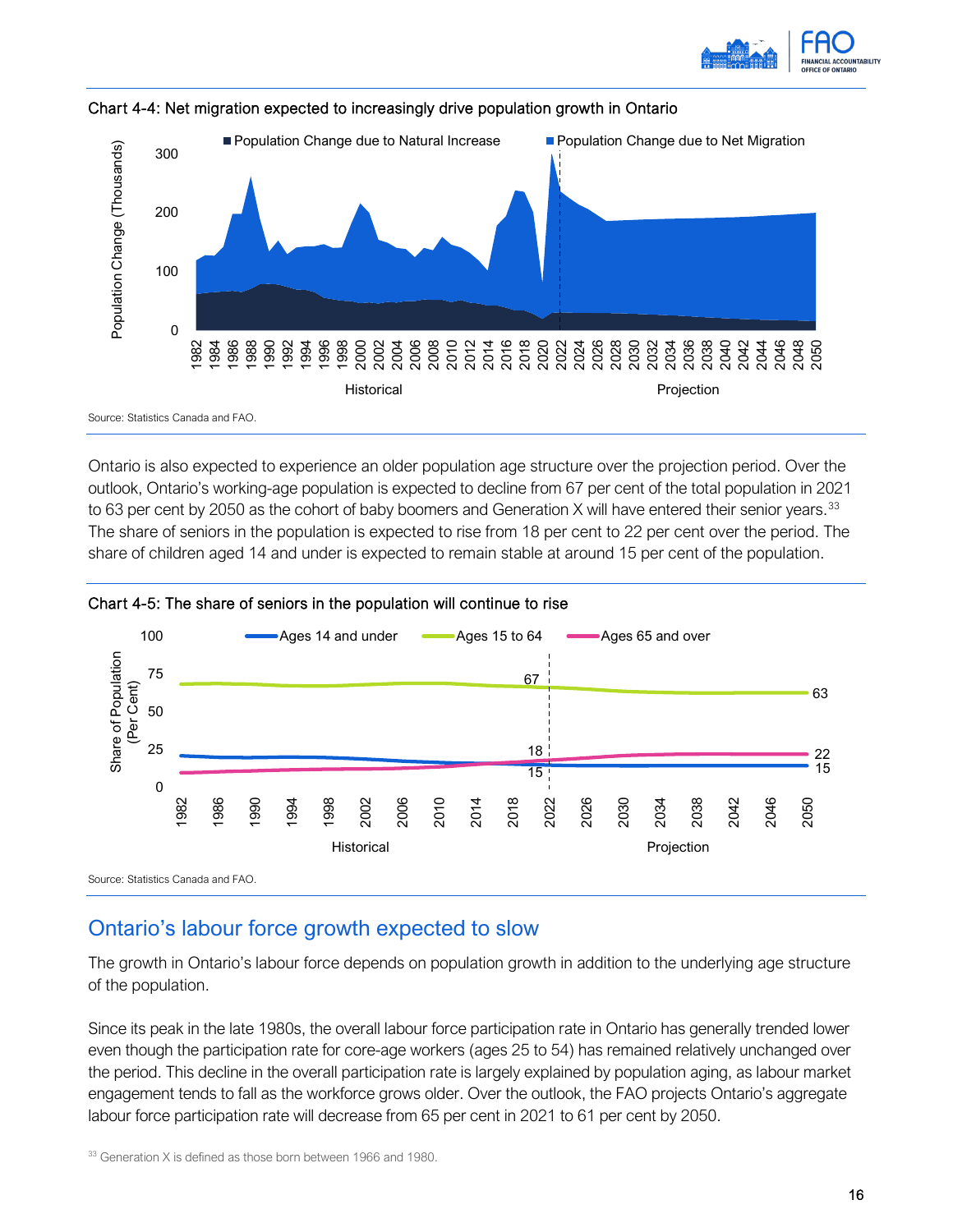





Source: Statistics Canada and FAO.

The projection for slower population growth combined with a lower overall rate of labour force participation results in weaker growth for Ontario's labour force over the outlook. Labour force growth is projected to average 1.0 per cent annually over the outlook, down from 1.4 per cent over the 1982 to 2021 period. Weaker labour force growth is a primary contributor to the forecast for slower economic growth over the outlook compared to the past.

Following significant job losses during the pandemic, employment recovered to pre-pandemic levels in 2021, although the pace has been uneven across industries.<sup>[34](#page-19-0)</sup> As the economy continues to improve over the next several years, job gains are expected to remain strong and gradually moderate to average annual growth of 1.1 per cent over the outlook. Ontario's annual unemployment rate is projected to trend down to pre-pandemic levels towards the mid-2020s, followed by a steady decline to a stable longrun average of 5.6 per cent in the 2040s.





Source: Ontario Economic Accounts and FAO.





<span id="page-19-0"></span>34 See FAO report Ontario's Labour Market in 2021: Labour market experiences strong but uneven recovery.

Source: Statistics Canada and FAO.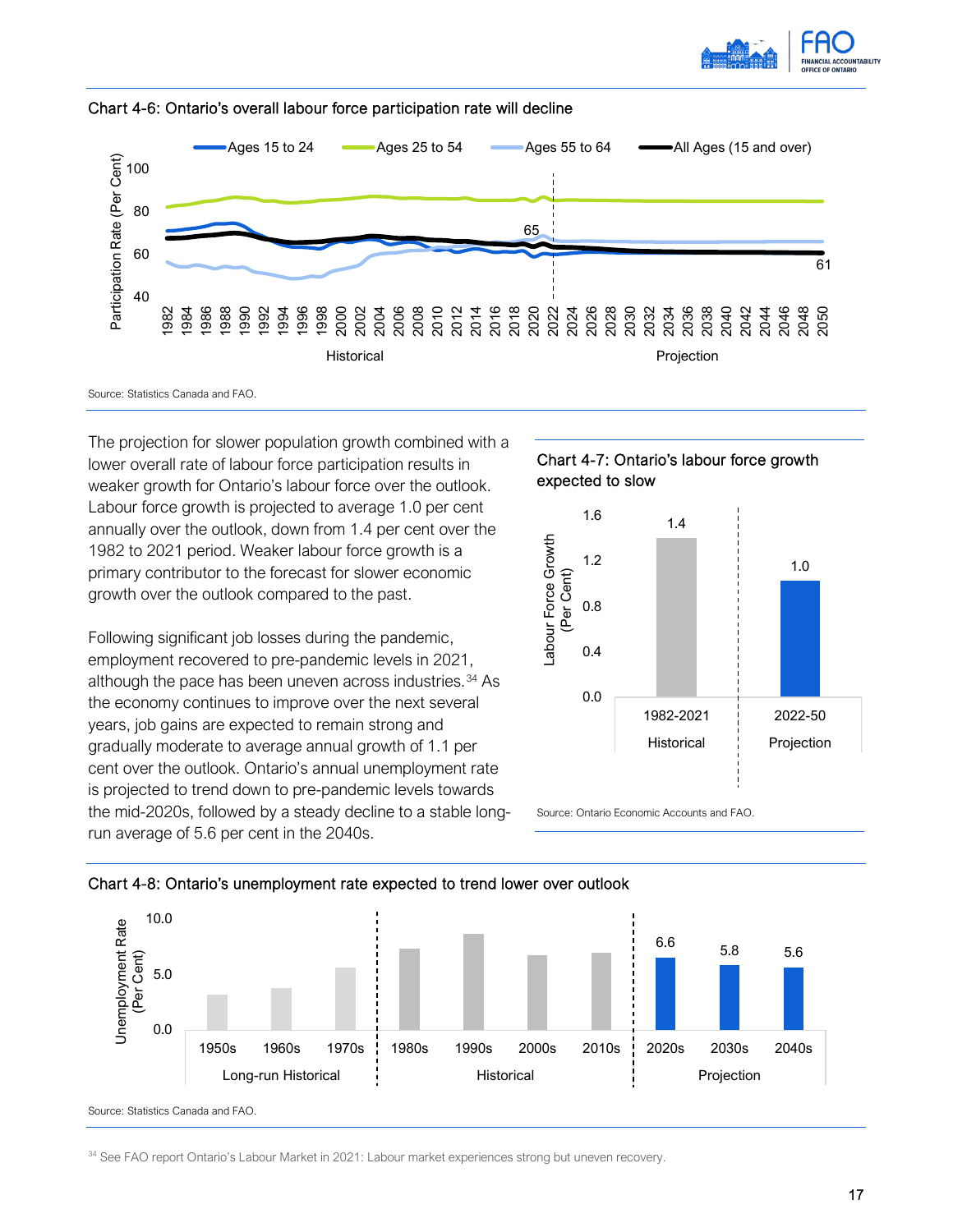

## Ontario's labour productivity to grow below historical average

Labour productivity measures how efficiently an economy's workers produce goods and services, and is a key determinant of economic growth in longterm projections.[35](#page-20-0) Ontario's productivity growth has been slowing, particularly since the late 1990s, reflecting in part the relatively weak performance of the province's export sector, which faced intense competition from low-cost jurisdictions. This contributed to a broad structural shift in the composition of the province's economy, with highproductivity manufacturing jobs being replaced by less productive service-sector jobs.[36](#page-20-1)

The FAO's projection assumes productivity will rise by an average of 0.9 per cent annually, consistent with the consensus outlook of other long-term forecasters. The expectation of relatively moderate productivity growth over the outlook is a key contributor to the projection for slower economic growth.





Source: Statistics Canada and FAO.

## Interest rates to rise in the short term and then stabilize

Over the long term, interest rates are assumed to stay below average historical yields, reflecting relatively modest economic growth over the projection, coupled with continued inflation targeting by central banks.<sup>[37](#page-20-2)</sup> The Government of Canada 10-year bond yield is assumed to maintain a steady spread with the US government 10-year bond yield. The spread between Ontario Government and Government of Canada 10-year bond yields is assumed to average 0.5 percentage points over the projection.



#### Chart 4-10: Ontario and Government of Canada 10-year bond yields assumed to be stable in the long term

Assumptions for key external factors that influence Ontario's economy, including US economic growth, interest rates, the Canada-US exchange rate and energy prices, are presented in Appendix A3 Table 7-2.

<span id="page-20-0"></span><sup>&</sup>lt;sup>35</sup> Labour productivity is defined as real economic output per hour worked. For a discussion of factors that contribute to growth in labour

productivity, see the FAO'[s Long-Term Budget Outlook:](https://fao-on.org/en/Blog/Publications/LITBO-fiscal-2020) Fiscal Implications of the Government's Program Reforms, 2020-2050, 2020.

<span id="page-20-1"></span><sup>36</sup> [Ontario's Productivity Performance, 2000-2012: A Detailed Analysis,](http://www.csls.ca/reports/csls2015-04.pdf) Centre for the Study of Living Standards, 2015.

<span id="page-20-2"></span><sup>&</sup>lt;sup>37</sup> The Bank of Canada's policy of an inflation-control target which aims at keeping overall annual CPI inflation at 2.0 per cent was recently renewed.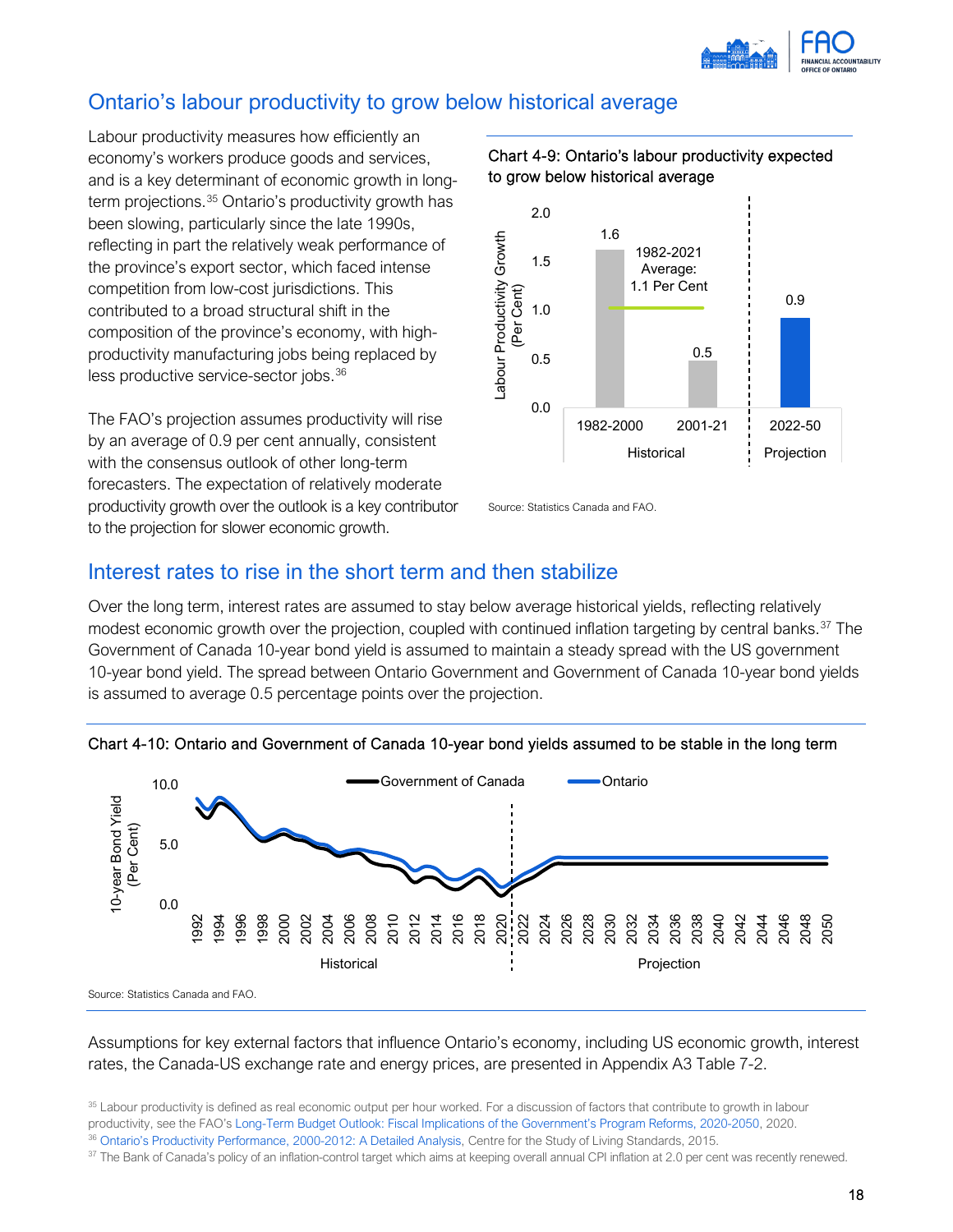

## Uncertainty in economic projections

The rebound in Ontario's economic growth from the pandemic has been stronger than expected, and real GDP is projected to surpass pre-pandemic levels in 2022. However, Ontario's economy faces several risks that could lead to a slower recovery over the next several years.

Ongoing issues including new COVID-19 outbreaks, supply chain challenges and inflationary pressures could extend the burdens faced by households and businesses from disrupted livelihoods and higher costs. The uneven pace of recovery across sectors could also last longer as the pandemic lingers. Employment in several industries is still well below pre-pandemic levels,<sup>[38](#page-21-1)</sup> and the increase in average wages in many sectors has trailed inflation. Recovery in trade, which has been weaker compared with the rebound in household consumption and business investment, could be affected by the reshoring of North American businesses, and by potential global trade disputes.

In addition to these risks, a 30-year demographic and economic projection requires many assumptions and involves significant uncertainty. While the International Monetary Fund expects limited lasting damage from the COVID-19 pandemic for advanced economies, $39$  unanticipated geopolitical developments<sup>[40](#page-21-3)</sup> and other longterm issues could affect Ontario's outlook.

Climate change and policies to combat climate change will have significant and lasting impacts on the economy, incomes, tax revenues and spending. Ontario has been subject to costly floods and ice storms in the past and could face more severe consequences from climate hazards as extreme temperatures and precipitation continue to rise.[41](#page-21-4) The severity of economic and societal impacts from climate change will depend on efforts to limit the increase in global mean temperatures compared to pre-industrial levels.<sup>[42](#page-21-5)</sup> The FAO's current projection assumes that climate change does not materially affect Ontario's economy in the long term.

Income inequality in Ontario has increased over the past four decades, consistent with the experience in other provinces and developed economies.[43](#page-21-6) Although COVID-19 support measures helped lower income inequality during the pandemic,<sup>[44](#page-21-7)</sup> the long-term trend of increasing income and wealth inequality is expected to continue. Research has suggested that this trend over the long term can negatively impact the pace and durability of economic growth.[45](#page-21-8)

Continued technological change and digitalization could impact the composition of the labour market as many jobs become automated or obsolete and new occupations are created. Digital technologies, essential for sustaining economic activity during the pandemic,<sup>[46](#page-21-9)</sup> are expected to play increasingly significant roles in the economy and support productivity growth. The prevalence of non-standard employment is also expected to increase, potentially at the expense of more traditional permanent jobs. The changing composition of employment could impact income growth in the long term, while technological advances will continue to affect Ontario's industrial composition.

<span id="page-21-1"></span><span id="page-21-0"></span><sup>38</sup> See FAO report Ontario's Labour Market in 2021: Labour Market Experiences Strong But Uneven Recovery, 2022.

<span id="page-21-2"></span><sup>&</sup>lt;sup>39</sup> Examples of lasting damage from previous recessions include low labour force participation rates, bankruptcies, and disruptions of production networks. For more information, see [World Economic Outlook, April 2021,](https://www.imf.org/en/Publications/WEO/Issues/2021/03/23/world-economic-outlook-april-2021) International Monetary Fund, March 2021.

<span id="page-21-3"></span><sup>&</sup>lt;sup>40</sup> [World Economic Outlook Update,](https://www.imf.org/en/Publications/WEO/Issues/2022/01/25/world-economic-outlook-update-january-2022) January 2022, International Monetary Fund, January 2022.

<span id="page-21-4"></span><sup>41</sup> [Costing Climate Change Impacts to Public Infrastructure: Project Backgrounder and Methodology,](https://fao-on.org/en/Blog/Publications/cipi-backgrounder) FAO, 2021.

<span id="page-21-5"></span><sup>42</sup> IPCC Special Report: Global Warming of 1.5°C[: Summary for Policymakers,](https://www.ipcc.ch/site/assets/uploads/sites/2/2019/05/SR15_SPM_version_report_LR.pdf) Intergovernmental Panel on Climate Change, 2018.

<span id="page-21-6"></span><sup>43</sup> [Income in Ontario: Growth, Distribution and Mobility,](https://www.fao-on.org/en/Blog/Publications/income-report-2019) FAO, January 2019.

<span id="page-21-7"></span><sup>44</sup> [Household economic well-being during the COVID-19 pandemic, experimental estimates, first quarter to third quarter of 2020,](https://www150.statcan.gc.ca/n1/daily-quotidien/210301/dq210301b-eng.htm) Statistics Canada, March 2021. [Distributions of household economic accounts for income, consumption and saving of Canadian households, third quarter](https://www150.statcan.gc.ca/n1/daily-quotidien/220128/dq220128a-eng.htm)  [2021,](https://www150.statcan.gc.ca/n1/daily-quotidien/220128/dq220128a-eng.htm) Statistics Canada, January 2022.

<span id="page-21-8"></span><sup>45</sup> [Redistribution, Inequality, and Growth,](https://www.imf.org/external/pubs/ft/sdn/2014/sdn1402.pdf) International Monetary Fund, 2014.

<span id="page-21-9"></span><sup>&</sup>lt;sup>46</sup> [The digital transformation and Canada's economic resilience](https://www.bankofcanada.ca/2021/06/digital-transformation-canada-economic-resilience/) and [Going digital has helped the economy through COVID-19,](https://www.bankofcanada.ca/2021/06/going-digital-has-helped-the-economy-through-covid-19/) Bank of Canada, June 2021.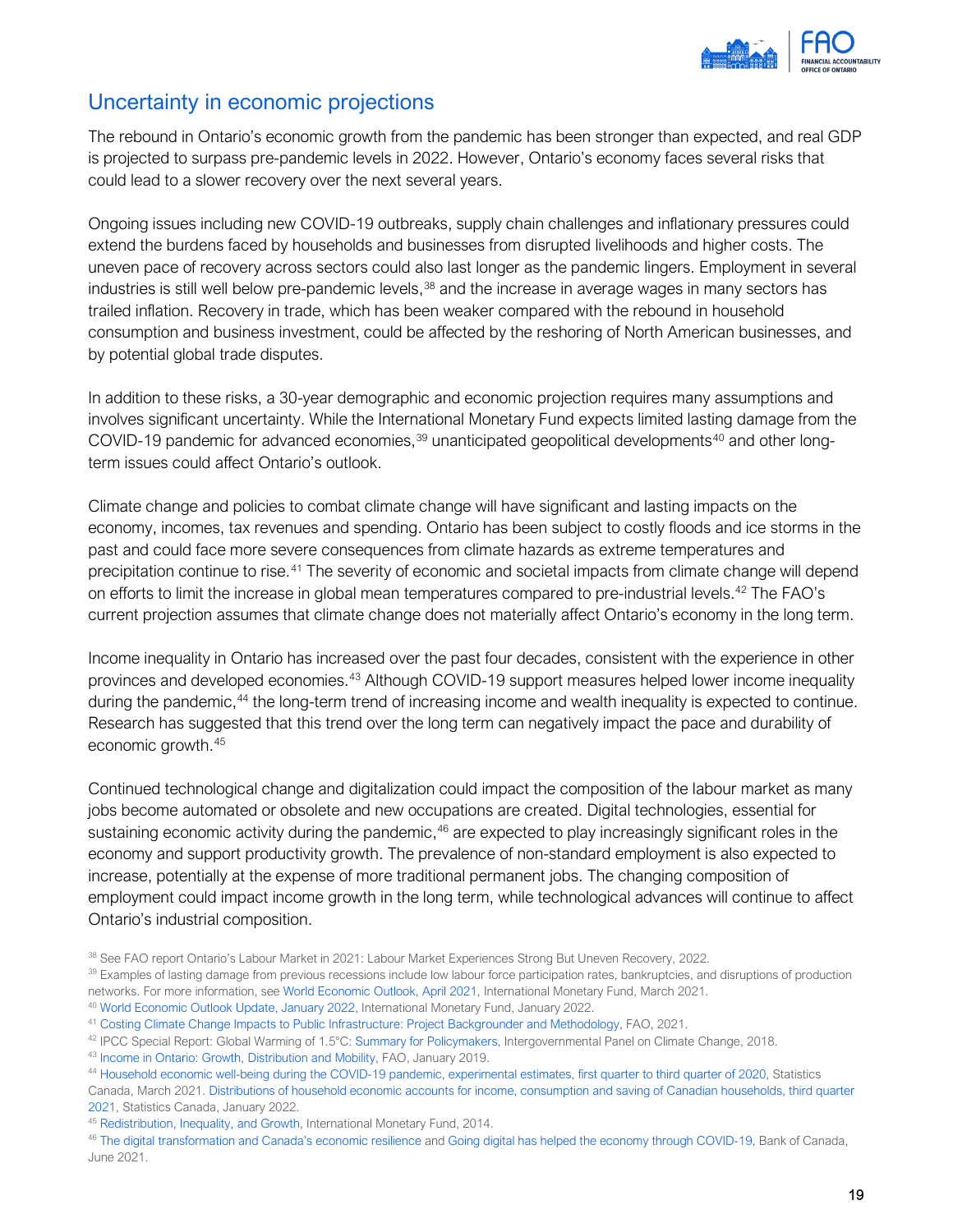

# 5 | Appendix A1

## Table 5-1: Definitions of Fiscal Sustainability by Various Organizations

| Government debt does not grow continuously as a share of the economy. <sup>47</sup>                                                                                                                                                 |
|-------------------------------------------------------------------------------------------------------------------------------------------------------------------------------------------------------------------------------------|
| The ability of a government to maintain public finances at a credible and serviceable<br>position over the long term. <sup>48</sup>                                                                                                 |
| A situation in which a borrower is expected to be able to continue servicing its debts<br>without an unrealistically large future correction to the balance of income and                                                           |
| The ability of a government to sustain its current spending, tax and other related<br>policies in the long run without threatening its solvency or defaulting on some of its<br>liabilities or promised expenditures. <sup>50</sup> |
| Government's ability to maintain its long-term fiscal policy arrangements indefinitely,<br>without the need for major remedial policy action. <sup>51</sup>                                                                         |
|                                                                                                                                                                                                                                     |

<span id="page-22-0"></span><sup>47</sup> PBO (2021), [Fiscal Sustainability Report 2021.](https://distribution-a617274656661637473.pbo-dpb.ca/93a1e3bc1b4432c0b2eac192241b866d36c048b5efc1aa8224e15364551f0c8e)

<span id="page-22-2"></span><span id="page-22-1"></span><sup>&</sup>lt;sup>48</sup> OECD (2013), ["Fiscal sustainability",](https://www.oecd-ilibrary.org/governance/government-at-a-glance-2013/fiscal-sustainability_gov_glance-2013-11-en) in Government at a Glance 2013.<br><sup>49</sup> IMF (2002)[, Assessing Sustainability.](https://www.imf.org/external/np/pdr/sus/2002/eng/052802.htm)<br><sup>50</sup> European Commission, Sustainability of Public Finances.

<span id="page-22-4"></span><span id="page-22-3"></span><sup>&</sup>lt;sup>51</sup> [Australia Parliamentary Budget Office](https://www.aph.gov.au/-/media/05_About_Parliament/54_Parliamentary_Depts/548_Parliamentary_Budget_Office/Reports/2020-21/Fiscal_sustainability/Fiscal_sustainability_-_PDF.pdf?la=en&hash=5A09211D39E49290419EB2D31BFD1E7ECA49C9EB) (2021).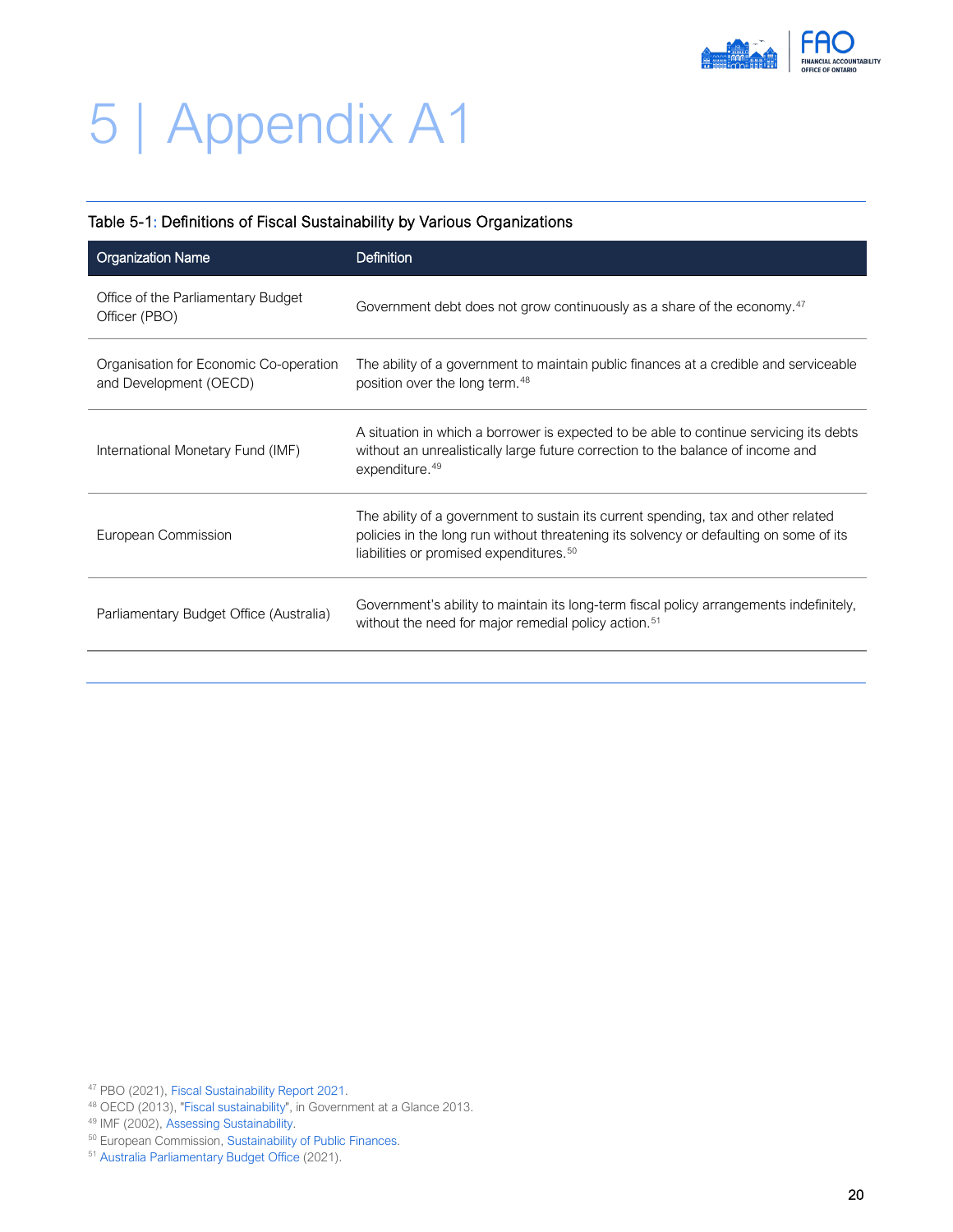

| Change Beginning in 2021-22                                                                                                         | Change in net debt-to-GDP ratio<br>from base case in<br>2050-51 | Change in interest on debt to<br>revenue ratio from base case in<br>2050-51 |
|-------------------------------------------------------------------------------------------------------------------------------------|-----------------------------------------------------------------|-----------------------------------------------------------------------------|
| <b>Tax Policy</b>                                                                                                                   |                                                                 |                                                                             |
| A sustained 5 per cent increase/decrease in Personal<br>Income Tax revenues (\$189 per tax filer in 2021-22)<br>over the projection | +/- 12.2 percentage points                                      | +/- 2.9 percentage points                                                   |
| A sustained 1 percentage point increase/decrease in<br>the general Corporations Tax rate over the projection                        | +/- 9.5 percentage points                                       | +/- 2.2 percentage points                                                   |
| <b>Federal Transfers</b>                                                                                                            |                                                                 |                                                                             |
| A sustained 0.5 percentage point increase/ decrease<br>in the annual growth of the Canada Health Transfer<br>over the projection    | $+/- 10.5$ percentage points                                    | +/- 2.6 percentage points                                                   |
| A sustained 0.5 percentage point increase/ decrease<br>in the annual growth of the Canada Social Transfer<br>over the projection    | +/- 8.9 percentage points                                       | +/- 2.1 percentage points                                                   |
| <b>Expenditure Policy</b>                                                                                                           |                                                                 |                                                                             |
| A sustained 0.5 percentage point increase/decrease<br>in the growth rate of health spending over the<br>projection                  | +/- 15.6 percentage points                                      | +/- 3.5 percentage points                                                   |
| Note: These are static impacts, and do not incorporate any economic feedback effects.<br>Source: FAO.                               |                                                                 |                                                                             |

## Table 5-2: Sensitivity of Net Debt-to-GDP Ratio and Interest on Debt in 2050 to Select Factors, all else equal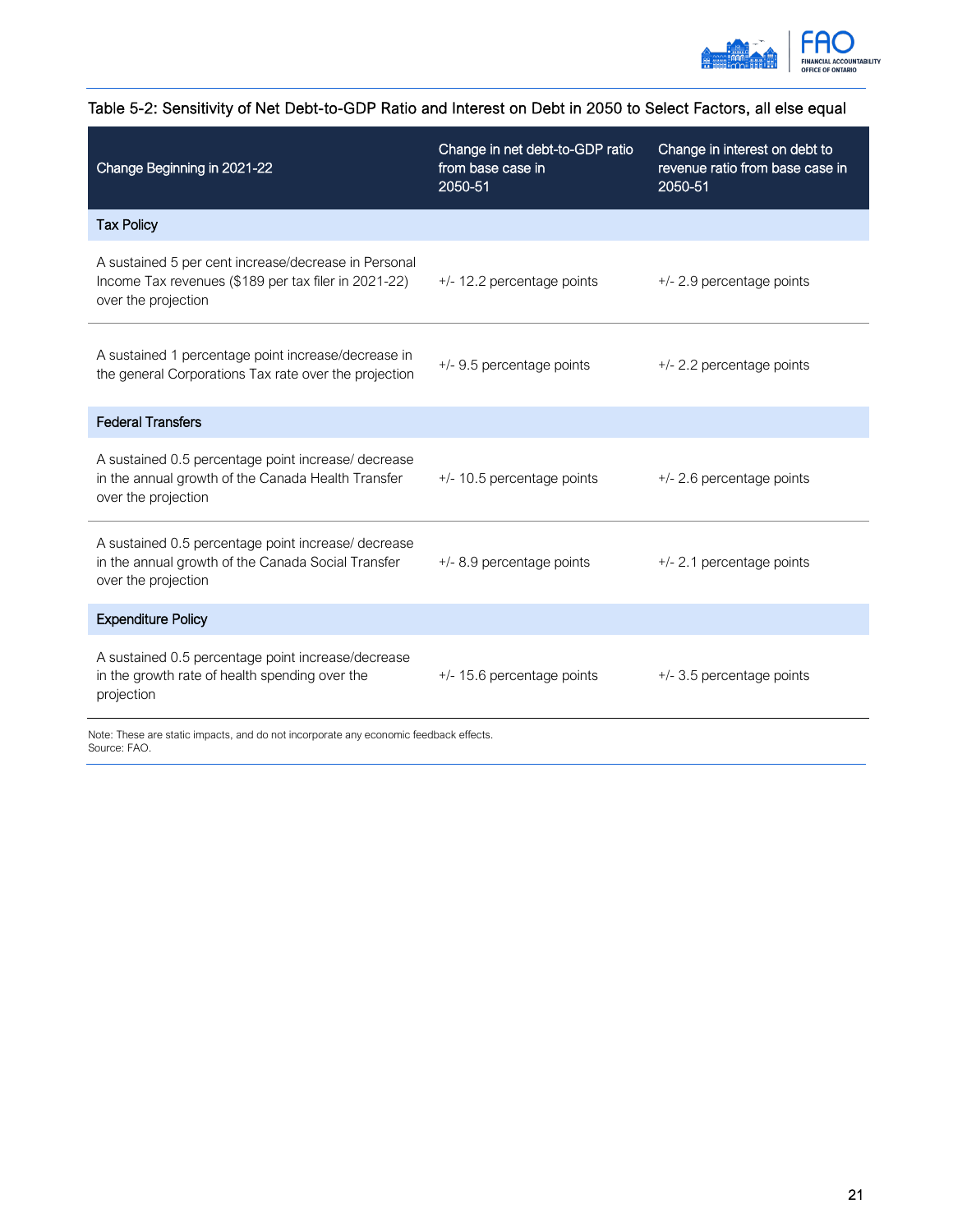

# <span id="page-24-0"></span>6 | Appendix A2

## Table 6-1: FAO Fiscal Outlook

| Component<br>(Per cent of GDP) | Actual<br>(Average)      |                       |                       |                          |                          |
|--------------------------------|--------------------------|-----------------------|-----------------------|--------------------------|--------------------------|
|                                | 1991-92<br>to<br>2020-21 | 2021-22 to<br>2050-51 | 2024-25 to<br>2030-31 | 2031-32<br>to<br>2040-41 | 2041-40<br>to<br>2050-51 |
| <b>Total Revenue</b>           | 17.1                     | 17.1                  | 17.1                  | 17.1                     | 17.0                     |
| <b>Tax Revenue</b>             | 12.2                     | 12.1                  | 12.1                  | 12.1                     | 12.1                     |
| Personal Income Tax            | 4.2                      | 4.5                   | 4.4                   | 4.5                      | 4.7                      |
| Corporations Tax               | 1.6                      | 1.8                   | 1.9                   | 1.8                      | 1.7                      |
| <b>Harmonized Sales Tax</b>    | 2.9                      | 3.3                   | 3.2                   | 3.3                      | 3.3                      |
| Other Tax Revenue              | 3.4                      | 2.5                   | 2.6                   | 2.5                      | 2.3                      |
| <b>Transfer Revenue</b>        | 2.5                      | 2.8                   | 2.7                   | 2.8                      | 2.8                      |
| <b>Other Revenue</b>           | 2.4                      | 2.2                   | 2.3                   | 2.2                      | 2.2                      |
| <b>Total Expense</b>           | 18.4                     | 18.0                  | 17.5                  | 17.8                     | 18.4                     |
| Program Expense                | 16.6                     | 16.6                  | 16.3                  | 16.4                     | 16.8                     |
| Health                         | 6.4                      | 8.3                   | 7.6                   | 8.3                      | 9.1                      |
| Education                      | 3.6                      | 3.0                   | 3.0                   | 3.0                      | 2.9                      |
| Other Program Expense          | 6.6                      | 5.3                   | 5.7                   | 5.2                      | 4.7                      |
| <b>Public Debt Interest</b>    | 1.8                      | 1.4                   | 1.2                   | 1.3                      | 1.6                      |
| Surplus (Deficit)              | $-1.3$                   | $-1.2$                | $-0.4$                | $-0.7$                   | $-1.3$                   |
|                                |                          |                       |                       |                          |                          |
| Net Debt                       | 30.0                     | 40.5                  | 37.6                  | 35.7                     | 38.5                     |
| <b>Primary Balance</b>         | 0.5                      | 0.2                   | 0.9                   | 0.6                      | 0.3                      |
| IOD to revenue                 | 10.9                     | 7.3                   | 7.2                   | 7.8                      | 9.4                      |

Source: Ontario Public Accounts and Budgets, Ontario Economic Accounts and FAO.

Note: The FAO's spending analysis uses 2019-20 as the base year to delineate program spending growth rates to minimize the impact of temporary spending related to the COVID-19 pandemic which creates significant bias in the underlying growth rates.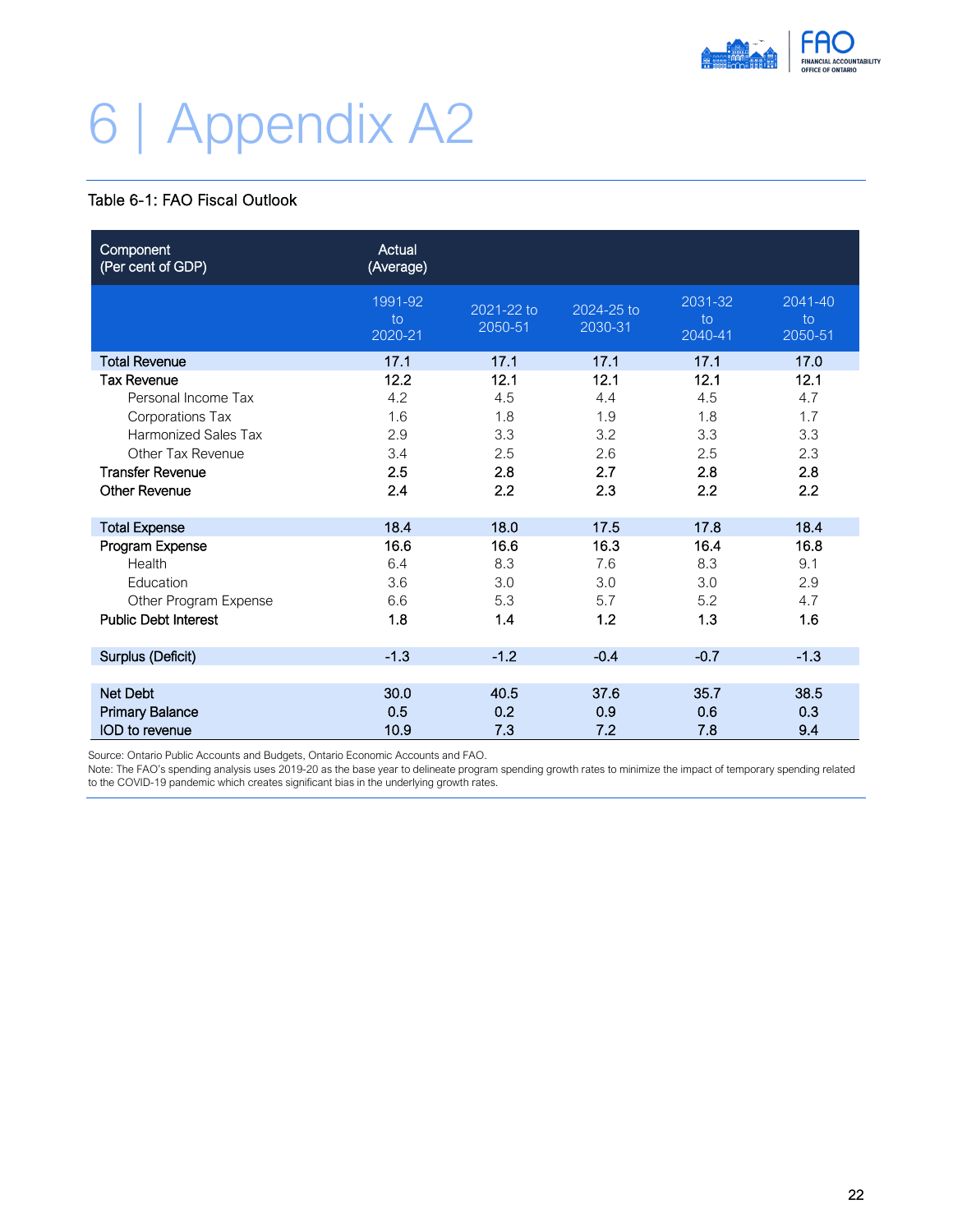

## The FAO's Program Spending Methodology

Program spending is assumed to grow in line with underlying cost drivers, such as inflation and population growth, in addition to historical levels of program enrichment.<sup>[52](#page-25-0)</sup> However, for this report, the FAO has also costed current government policies and plans<sup>[53](#page-25-1)</sup> over the near-term period of 2021-22 to 2030-31, which may not fully align with these underlying cost pressures.

The following tables show the FAO's spending projections for the health, education and all 'other' programs sectors. For each sector, spending growth is broken down into its key drivers, including inflation, population growth, program enrichment, and the impact of current government policies.

### Health Care Spending

Health sector spending is projected to grow at an average annual rate of 5.0 per cent over the near term, slightly above the historical average of 4.9 per cent, driven by the ongoing rise in the number of seniors, as well as higher inflation and population growth. Policy impacts are projected to reduce average annual health sector spending by 0.2 per cent over the near term, due in part to below-inflation compensation increases for physicians and hospital workers, slightly offset by higher projected spending in long-term care homes.<sup>[54](#page-25-2)</sup>

| Average Growth (Per Cent) | Historical               | Projection               |                          |                          |  |
|---------------------------|--------------------------|--------------------------|--------------------------|--------------------------|--|
|                           | 1992-93<br>to<br>2019-20 | 2020-21<br>to<br>2030-31 | 2031-32<br>to<br>2050-51 | 2020-21<br>to<br>2050-51 |  |
| Health Inflation          | 2.2                      | 2.5                      | 2.2                      | 2.3                      |  |
| Population Growth         | 1.2                      | 1.3                      | 1.0                      | 1.1                      |  |
| Population Aging          | 0.7                      | 0.8                      | 0.7                      | 0.7                      |  |
| Enrichment                |                          | 0.5                      | 0.9                      | 0.8                      |  |
| Policy Impact             | 0.8                      | $-0.2$                   | 0.0                      | 0.0                      |  |
| Total                     | 4.9                      | 5.0                      | 4.9                      | 4.9                      |  |

### Table 6-2: Components of the Health Spending Projection

Note: Growth rates may not add due to rounding. Historical enrichment and policy impacts are not decomposed. To remove the temporary impact of COVID-19 spending, 2019-20 is selected as the base year of the projection.

Source: FAO analysis of Ontario Public Accounts, Canadian Institute for Health Information, Ontario Budgets and information provided by the Ministry of Finance.

From 2031-32 to 2050-51, health sector spending is projected to grow at an average annual rate of 4.9 per cent, consistent with the historical average. While overall population growth is projected to slightly moderate during the 2030s and 2040s, the FAO assumes that increased program enrichment will offset this reduced spending pressure.

<span id="page-25-0"></span> $52$  Enrichment is the change in spending not accounted for by population growth, aging or price inflation. For example, the demand for health services can increase due to the introduction of new technologies, rising incomes, and the underlying health of the population, among other factors. Program enrichment is assumed to begin in 2024-25. See page 34 of the FAO's ["Long-Term Budget Outlook: Fiscal Implications of the](https://fao-on.org/en/Blog/Publications/LITBO-fiscal-2020#_Toc33793928)  [Government's Program Reforms: 2020-2050,"](https://fao-on.org/en/Blog/Publications/LITBO-fiscal-2020#_Toc33793928) 2020 for a detailed discussion of program spending enrichment.

<span id="page-25-2"></span><span id="page-25-1"></span><sup>&</sup>lt;sup>53</sup> The FAO's spending outlook reflects the estimated impact of government announcements up until January 20, 2022.<br><sup>54</sup> See FAO, ["Ministry of Health: Spending Plan Review,"](https://fao-on.org/en/Blog/Publications/2021-health-estimates) 2021 and FAO, "Ministry of Long-Term Care: Spen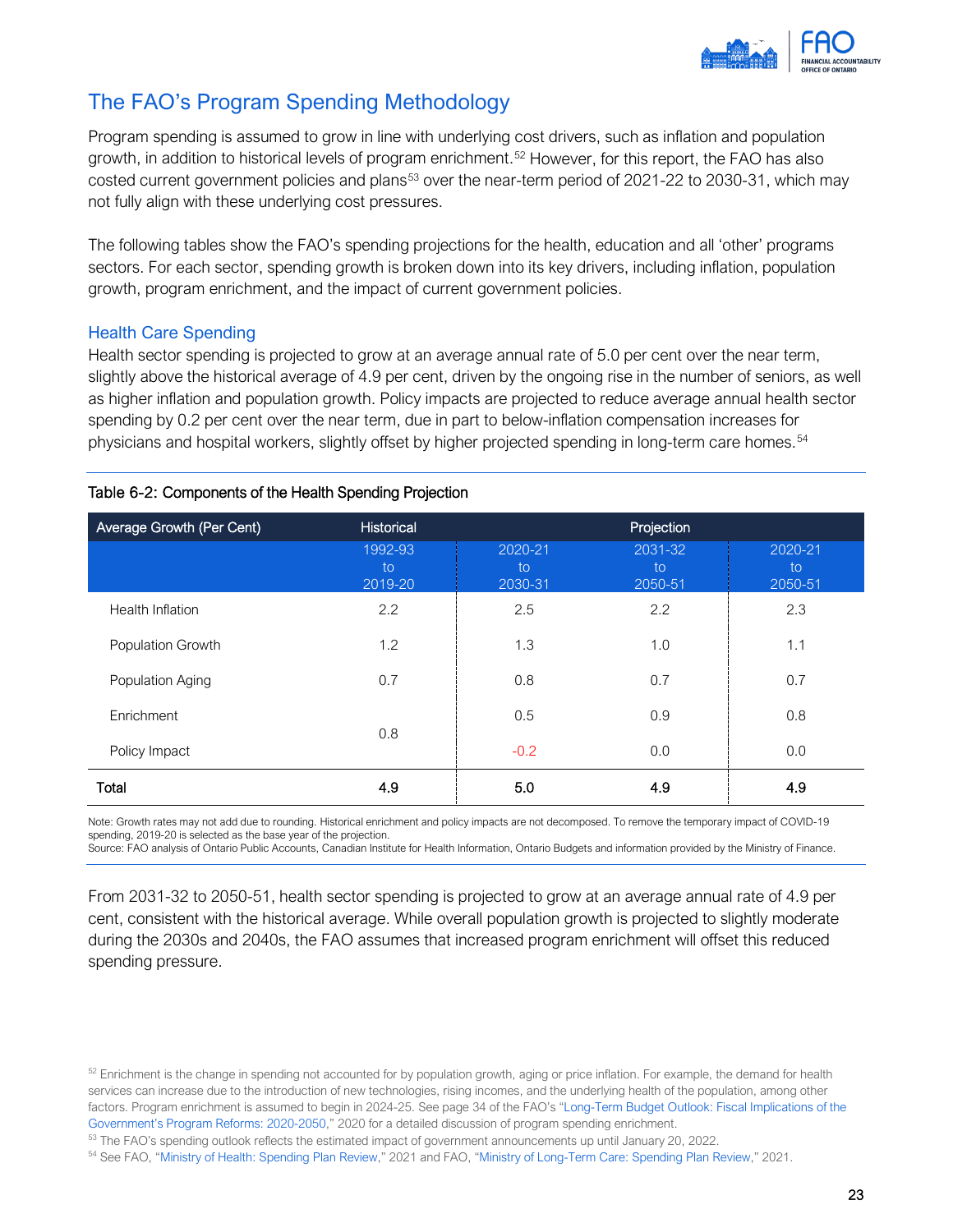

### Education Spending

Education sector spending is projected to grow at an average annual rate of 2.5 per cent over the near term, below the historical average of 3.0 per cent. While increased inflation and higher growth in the school-age population are expected to increase cost pressures, policy impacts are projected to reduce average annual spending growth by 0.9 per cent, due in part to below-inflation compensation increases for education sector workers, in addition to changes to cost-sharing agreements with municipalities for childcare transfer payments, and the Childcare Access and Relief from Expenses (CARE) tax credit.<sup>55</sup>

| Average Growth (Per Cent)    | Historical               | Projection               |                          |                          |  |
|------------------------------|--------------------------|--------------------------|--------------------------|--------------------------|--|
|                              | 1992-93<br>to<br>2019-20 | 2020-21<br>to<br>2030-31 | 2031-32<br>to<br>2050-51 | 2020-21<br>to<br>2050-51 |  |
| Inflation                    | 1.8                      | 2.3                      | 2.0                      | 2.1                      |  |
| School-Age Population Growth | 0.5                      | 0.7                      | 1.0                      | 0.9                      |  |
| Enrichment                   | 0.8                      | 0.4                      | 0.7                      | 0.6                      |  |
| Policy Impact                |                          | $-0.9$                   | 0.0                      | $-0.3$                   |  |
| Total                        | 3.0                      | 2.5                      | 3.8                      | 3.3                      |  |

#### Table 6-3: Components of the K-12 Education Spending Projection

Note: Growth rates may not add due to rounding. Historical enrichment and policy impacts are not decomposed. To remove the temporary impact of COVID-19 spending, 2019-20 is selected as the base year of the projection.

Source: FAO analysis of Ontario Public Accounts, Ontario Budgets and information provided by the Ministry of Finance.

Beyond the near term, education sector spending is projected to grow at an average annual rate of 3.8 per cent during the 2030s and 2040s, which is above the historical average. Spending pressures during this period are projected based on an acceleration in the growth of the school-age population, inflation, and the assumption that program enrichment will grow at a similar rate to the historical trend.

### 'Other' Sector Program Spending**[56](#page-26-1)**

The 'other' sector, which includes all program spending not accounted for in the health and education sectors, is projected to grow at an average annual rate of 2.7 per cent over the near term, below the historical average of 3.2 per cent. While higher inflation and population growth are expected to increase cost pressures, the FAO estimates that spending growth will be limited by certain policies and programs, including the Ontario Student Assistance Program (OSAP), and various energy and electricity subsidy programs.<sup>[57](#page-26-2)</sup>

<span id="page-26-1"></span><span id="page-26-0"></span> $55$  See FAO, ["Ministry of Education: Spending Plan Review,"](https://fao-on.org/en/Blog/Publications/2021-education-estimates) 2021.<br> $56$  The all 'other' programs sector includes all spending not accounted for in the health and education sectors. It includes the following ministries: Agriculture, Food and Rural Affairs; Attorney General; Children, Community and Social Services; Colleges and Universities; Economic Development, Job Creation and Trade; Energy, Northern Development and Mines; Environment, Conservation and Parks; Finance; Francophone Affairs; Government and Consumer Services; Heritage, Sport, Tourism and Culture Industries; Indigenous Affairs; Infrastructure; Labour, Training and Skills Development; Municipal Affairs and Housing; Natural Resources and Forestry; Seniors and Accessibility; Solicitor General; Transportation; and Treasury Board Secretariat. The 'other programs' sector also includes the Executive Offices (Cabinet Office, Office of the Lieutenant Governor, and Office of the Premier) and the Legislative Offices.

<span id="page-26-2"></span><sup>&</sup>lt;sup>57</sup> See FAO, ["Ontario's Energy and Electricity Subsidy Programs,"](https://fao-on.org/en/Blog/Publications/energy-and-electricity-2022) 2022.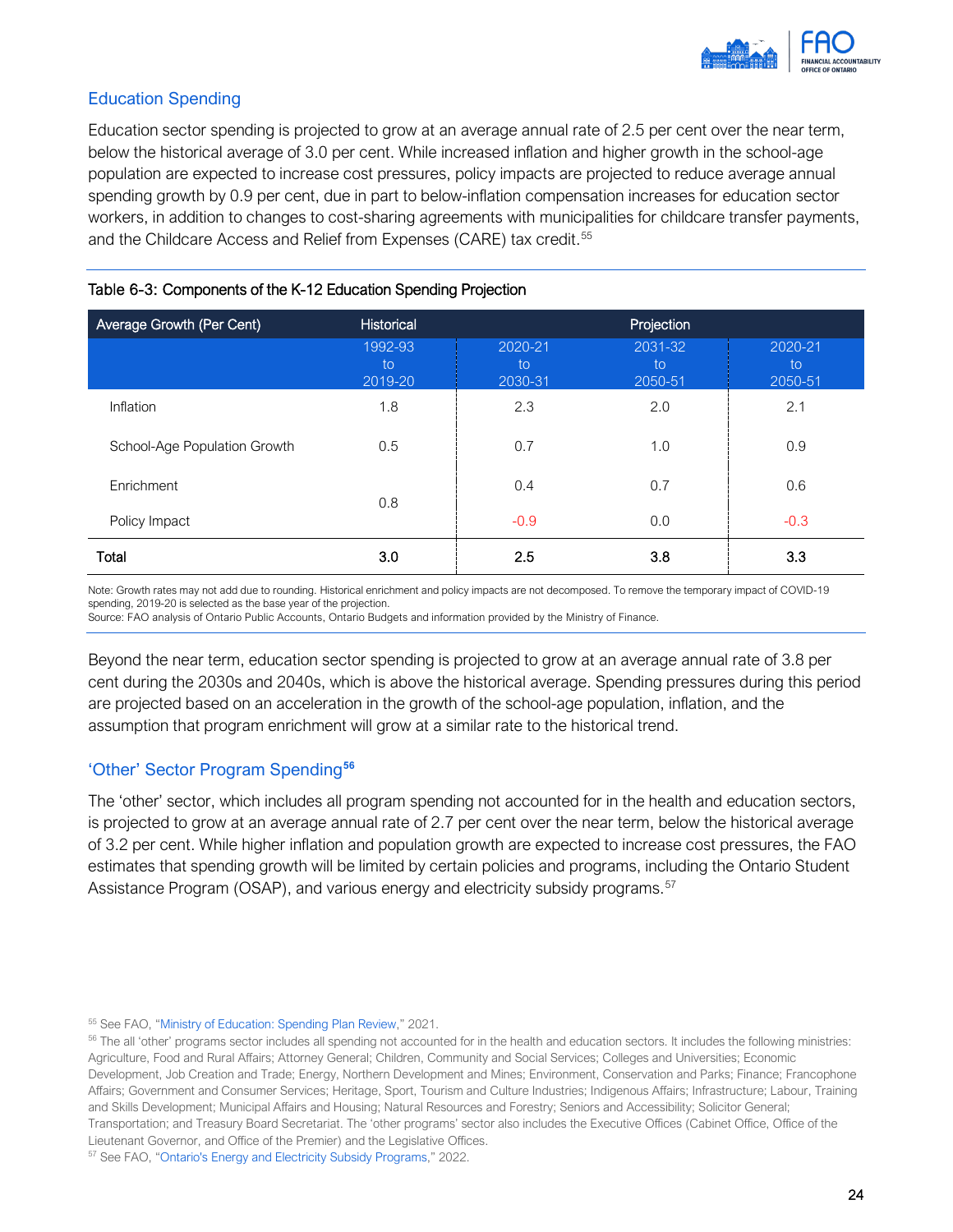

#### Table 6-4: Components of the All Other Program Spending Projection

| Average Growth (Per Cent) | Historical               | Projection               |                          |                          |  |
|---------------------------|--------------------------|--------------------------|--------------------------|--------------------------|--|
|                           | 1992-93<br>to<br>2019-20 | 2020-21<br>to<br>2030-31 | 2031-32<br>to<br>2050-51 | 2020-21<br>to<br>2050-51 |  |
| Inflation                 | 1.8                      | 2.3                      | 2.0                      | 2.1                      |  |
| Population Growth         | 1.2                      | 1.3                      | 1.0                      | 1.1                      |  |
| Enrichment                | 0.2                      | 0.1                      | 0.1                      | 0.1                      |  |
| Policy Impact             |                          | $-0.9$                   | $-0.2$                   | $-0.4$                   |  |
| Total                     | 3.2                      | 2.7                      | 3.0                      | 2.9                      |  |

Note: Growth rates may not add due to rounding. Historical enrichment and policy impacts are not decomposed. To remove the temporary impact of COVID-19 spending, 2019-20 is selected as the base year of the projection.

Source: FAO analysis of Ontario Public Accounts, Ontario Budgets and information provided by the Ministry of Finance.

Beyond the near term, spending in the 'other' sector is projected to grow at an average annual rate of 3.0 per cent during the 2030s and 2040s. While cost pressures from inflation and population are expected to moderate towards historical levels during this period, increased program enrichment is expected to result in overall higher spending growth relative to the 2020s, but still lower than the historical average.<sup>[58](#page-27-0)</sup>

<span id="page-27-0"></span><sup>&</sup>lt;sup>58</sup> The FAO assumes that current government policies will expire by the 2030s and result in relatively higher program enrichment spending. Overall, the FAO assumes program enrichment in the 2030s and 2040s for all 'other' programs that is largely consistent with historical averages, with the exception of electricity price mitigation programs, which the FAO estimates will cost \$4.2 billion by 2039-40 versus \$6.3 billion in 2030- 31.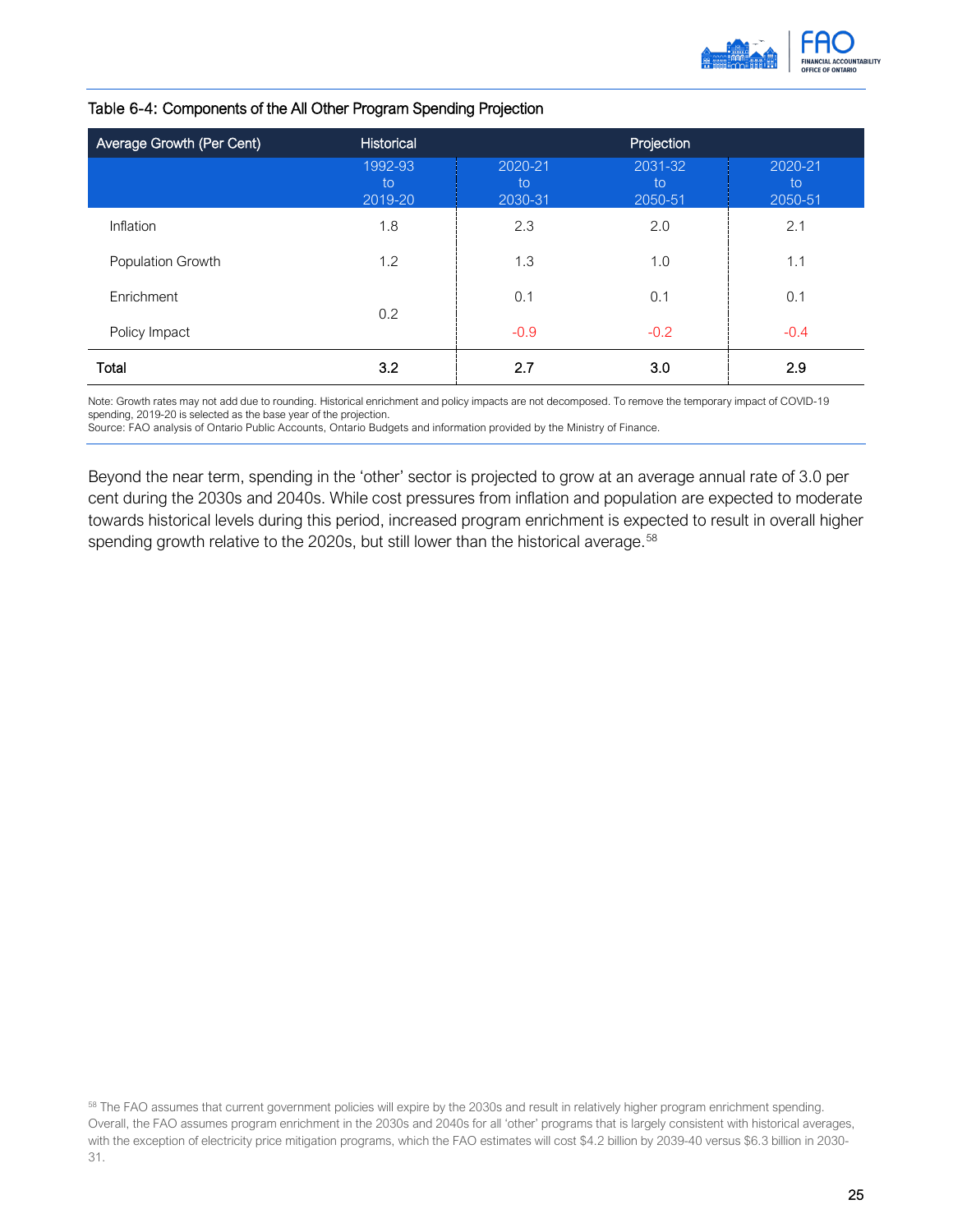

# <span id="page-28-0"></span>7 | Appendix A3

#### Table 7-1: Economic Projection Summary

| Average Growth (per cent)   | Historical | Projection               |                              |                          |                          |
|-----------------------------|------------|--------------------------|------------------------------|--------------------------|--------------------------|
|                             | 1992-2021* | 2022-30                  | 2031-40                      | 2041-50                  | 2022-40                  |
| <b>Nominal GDP</b>          |            |                          |                              |                          |                          |
| <b>FAO</b>                  |            | 4.2                      | 3.9                          | 3.9                      | 4.0                      |
| Consensus** Average         | 4.1        | 4.3                      | 3.9                          | $\overline{\phantom{0}}$ | 4.1                      |
| Ontario Finance***          |            | $\overline{\phantom{a}}$ | $\overline{\phantom{a}}$     | $\overline{\phantom{0}}$ | 3.9                      |
| <b>GDP Deflator</b>         |            |                          |                              |                          |                          |
| <b>FAO</b>                  |            | 1.9                      | 1.9                          | 1.9                      | 1.9                      |
| Consensus Average           | 1.8        | 1.9                      | 1.9                          |                          | 1.9                      |
| Ontario Finance             |            |                          | $\overline{\phantom{a}}$     |                          | 1.8                      |
| <b>Real GDP</b>             |            |                          |                              |                          |                          |
| <b>FAO</b>                  |            | 2.2                      | 2.0                          | 2.0                      | 2.1                      |
| Consensus Average           | 2.3        | 2.3                      | 2.0                          | $\overline{\phantom{0}}$ | 2.2                      |
| Ontario Finance             |            | $\overline{\phantom{a}}$ | $\qquad \qquad \blacksquare$ | $\overline{\phantom{a}}$ | 2.0                      |
| <b>Labour Force</b>         |            |                          |                              |                          |                          |
| <b>FAO</b>                  |            | 1.1                      | 1.0                          | 1.0                      | 1.0                      |
| Consensus Average           | 1.2        | 1.1                      | 1.0                          |                          | 1.0                      |
| Ontario Finance             |            | $\overline{\phantom{a}}$ | $\overline{\phantom{a}}$     | $\overline{\phantom{0}}$ | 0.9                      |
| Labour Productivity         |            |                          |                              |                          |                          |
| <b>FAO</b>                  |            | 0.9                      | 0.9                          | 0.9                      | 0.9                      |
| Consensus Average           | 1.0        | 0.9                      | 1.0                          | $\overline{\phantom{0}}$ | 0.9                      |
| Ontario Finance             |            | $\blacksquare$           | $\equiv$                     | $\overline{\phantom{0}}$ | 1.1                      |
| Employment                  |            |                          |                              |                          |                          |
| <b>FAO</b>                  |            | 1.3                      | 1.0                          | 1.0                      | 1.2                      |
| Consensus Average           | 1.3        | 1.4                      | 1.0                          | $\overline{\phantom{a}}$ | 1.2                      |
| Ontario Finance             |            | $\overline{\phantom{a}}$ | $\overline{\phantom{a}}$     | $\overline{\phantom{a}}$ | $\blacksquare$           |
| <b>Unemployment Rate</b>    |            |                          |                              |                          |                          |
| <b>FAO</b>                  |            | 6.0                      | 5.8                          | 5.6                      | 5.9                      |
| Consensus Average           | 7.5        | 6.4                      | 5.9                          | $\overline{\phantom{0}}$ | 6.1                      |
| Ontario Finance             |            | $\qquad \qquad -$        | $\overline{\phantom{a}}$     |                          | $\overline{\phantom{a}}$ |
| Population                  |            |                          |                              |                          |                          |
| <b>FAO</b>                  |            | $1.4$                    | 1.1                          | $1.0\,$                  | 1.2                      |
| Consensus Average           | 1.2        | 1.3                      | 1.1                          |                          | 1.2                      |
| Ontario Finance             |            | 1.5                      | 1.1                          |                          | 1.2                      |
| <b>Consumer Price Index</b> |            |                          |                              |                          |                          |
| <b>FAO</b>                  |            | 2.1                      | 2.0                          | 2.0                      | 2.1                      |
| Consensus Average           | 1.9        | 2.1                      | 2.0                          |                          | 2.0                      |
| Ontario Finance             |            | $\overline{\phantom{a}}$ | $\overline{\phantom{a}}$     | $\overline{\phantom{a}}$ | $2.0\,$                  |

\* Reflects the period since the Bank of Canada began inflation targeting.

\*\* Consensus includes forecasts from the University of Toronto's Policy and Economic Analysis Program and The Conference Board of Canada.

\*\*\* Ontario Finance numbers are based on Ontario's Long-term Report on the Economy, Ontario Ministry of Finance, 2020. The report's economic outlook does not explicitly state the forecast period, and economic projections were presented based on a 20-year outlook after the recovery from the COVID-19 pandemic has occurred.

Source: Statistics Canada, The Conference Board of Canada, the University of Toronto's Policy and Economic Analysis Program, Ontario Ministry of Finance and FAO.